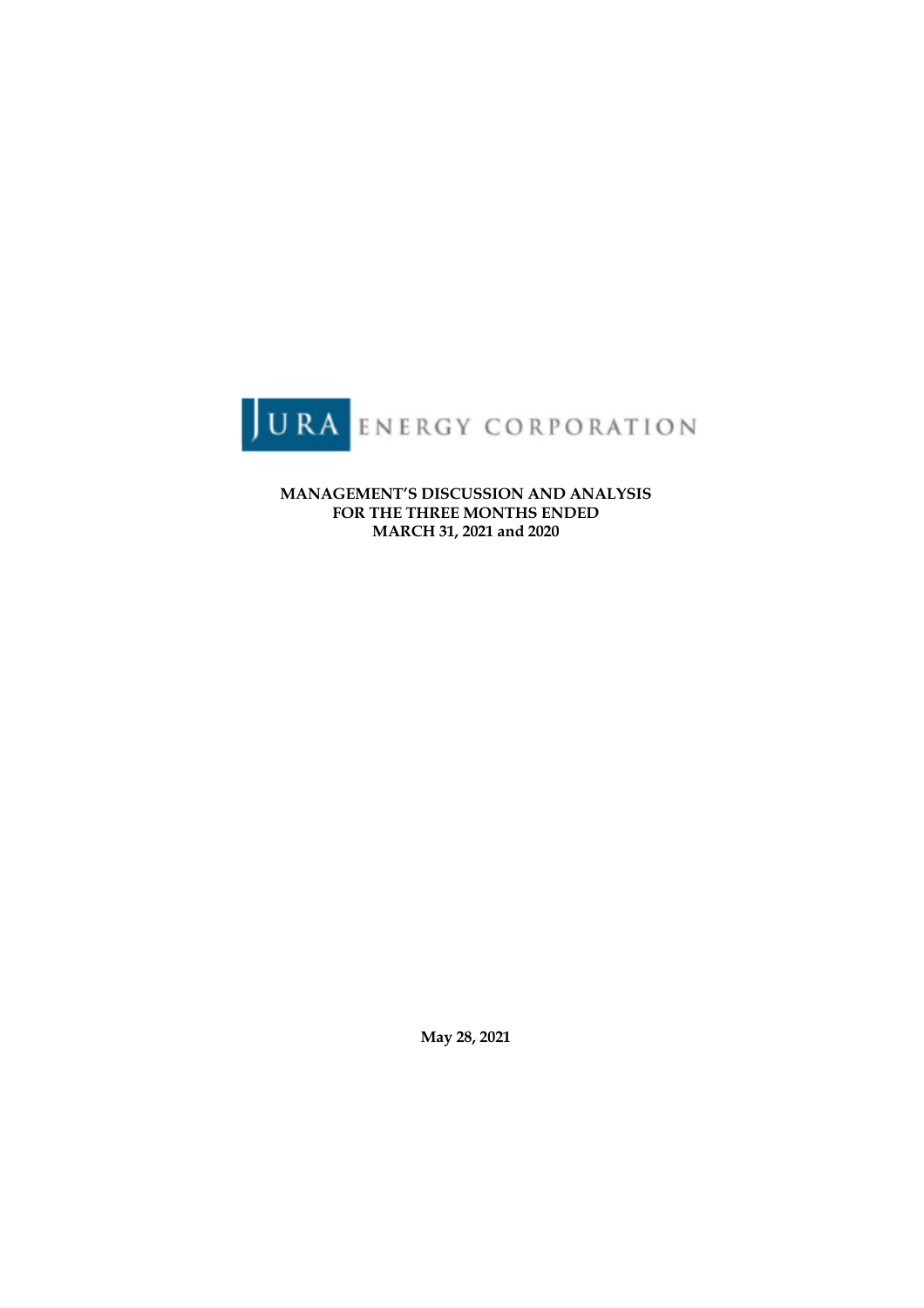### **Introduction**

This Management's Discussion and Analysis ("MD&A") is a review of the results of the consolidated operations of Jura Energy Corporation ("JEC", "Jura" or the "Company") and its subsidiaries Spud Energy Pty Limited ("SEPL"), PetExPro Ltd. ("PEPL"), Frontier Oil and Gas Holdings Limited ("FOGHL") and Frontier Holdings Limited ("FHL") for the three months ended March 31, 2021 and 2020 and the Company's financial position as at March 31, 2021. This MD&A is approved by the Board of Directors (the "Board") on May 28, 2021 and should be read in conjunction with the condensed consolidated interim financial statements of the Company for three months ended March 31, 2021 and 2020, Company's annual audited consolidated financial statements for the years ended December 31, 2020 and 2019 and the Company's annual MD&A for the years ended December 31, 2020 and 2019.

The condensed consolidated interim financial statements of the Company for the three months ended March 31, 2021 and 2020 have been prepared by management in accordance with the International Financial Reporting Standards ("IFRS") as applicable to the interim financial reports including IAS 34 - Interim Financial Reporting, and should be read in conjunction with the annual audited consolidated financial statements of the Company for the years ended December 31, 2020 and 2019 which have been prepared in accordance with IFRS, as issued by the International Accounting Standards Board ("IASB").

The Company uses the United States Dollar as its measurement and reporting currency. All amounts reported in this MD&A are stated in United States Dollars unless otherwise indicated.

JEC is listed on the Toronto Stock Exchange Venture Exchange ("TSX-V") and trades under the symbol of "[EC". Additional information relating to  $\tilde{IEC}$  is available on  $\tilde{SEDAR}$  at www.sedar.com and the Company's website at www.juraenergy.com.

#### **Non IFRS Financial Measures**

This MD&A refers to certain financial measures that are not determined in accordance with IFRS. The terms net revenue per Barrel of Oil Equivalent ("Boe"), production cost per Boe, depletion per Boe and operating netback per Boe are not measures recognized under IFRS and do not have standardized meanings prescribed by IFRS. Management considers these to be important supplemental measures of the Company's performance and believes these measures are frequently used by securities analysts, investors and other interested parties in the evaluation of companies operating in similar industries.

Operating netback is used by research analysts to compare operating performance and the Company's ability to maintain current operations and meet the forecasted capital program. The Company's operating netback is the net result of the Company's revenue (consisting of petroleum and natural gas) net of production costs, excluding depletion of oil and gas properties, as found in the condensed consolidated interim financial statements of the Company, divided by production for the period.

Readers are encouraged to evaluate each adjustment and the reasons the Company considers appropriate for the supplemental analysis. Readers are cautioned, however, that these measures should not be construed as an alternative to net income / (loss) determined in accordance with IFRS as an indication of the Company's performance.

#### **Boe conversions**

The use of the Boe unit of measurement may be misleading, particularly if used in isolation. A Boe conversion ratio of 5.8 thousand cubic feet ("Mcf") equals to 1 Barrel ("Bbl") is based on an energy equivalency conversion method primarily applicable at the burner tip and does not represent a value equivalency at the wellhead.

#### **Forward-Looking Information**

Certain information and statements contained in this MD&A that are not historical facts are forward-looking statements that involve risks and uncertainties. Forward-looking statements include, but are not limited to, operational information, anticipated capital and operating budgets and expenditures, anticipated working capital, estimated costs, sources of financing, the Company's future outlook, expectations regarding the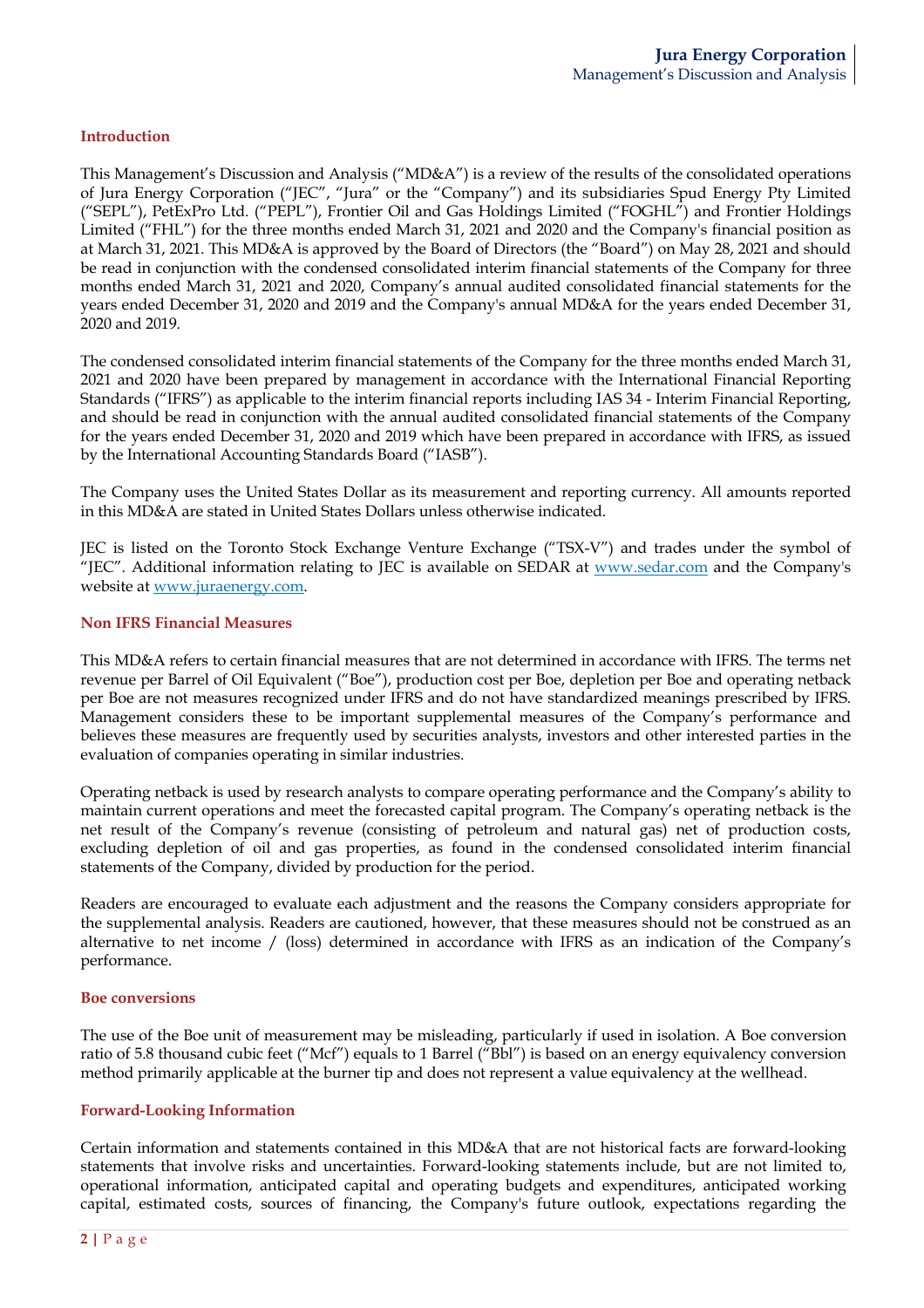commencement and timing of anticipated commercial production from Zainab-1 gas and condensate discovery in Badin IV North exploration license; expected pricing under Pakistan Petroleum (Exploration and Production) Policy, 2012 and other pricing policies; timing for and drilling results of exploration wells in the Badin IV South, Badin IV North and Guddu exploration licenses and expectations regarding the grant of or extension applied in terms of expired exploration licenses and leases by the Government of Pakistan ("GoP"). All statements other than statements of present or historical facts are forward-looking statements. Forwardlooking statements typically, but not always, contain words such as "anticipate", "believe", "estimate", "expect", "potential", "could", "forecast", "guidance", "intend", "may", "plan", "predict", "project", "should", "target", "will" or other similar words suggesting future outcomes.

Statements relating to "reserves" are also deemed to be forward-looking statements, as they involve the implied assessment, based on certain estimates and assumptions, that the reserves described can be profitably produced in the future.

Forward-looking statements contained in this MD&A are based on management's current expectations and assumptions regarding future capital and other expenditures (including the amount, nature and sources of funding thereof), future economic conditions, future currency, and exchange rates, future international oil prices, continued political stability, timely receipt of any necessary regulatory approvals, timing of the implementation of applicable petroleum exploration and production policies and the Company's continued ability to employ a qualified team to execute work program in a timely and cost efficient manner, the continued participation of the Company's joint venture partners ("JV Partners") in exploration and development activities, the impact of Company's response to COVID-19 global pandemic, the severity and duration of the COVID-19 pandemic, the potential for a temporary suspension of operations impacted by an outbreak of COVID-19, continued weakness and volatility of crude oil and other petroleum products due to decreased global demand as a result of COVID-19 pandemic, changes in general economic, market and business conditions. In addition, budgets are based upon the Company's current exploration plans and anticipated costs, both of which are subject to changes based on unexpected delays and changes in market conditions.

Although management of the Company believes that the expectations and assumptions reflected in such forward-looking statements are reasonable, the Company cautions readers and prospective investors in the Company's securities not to place undue reliance on forward-looking statements as, by their nature, they are based on current expectations regarding future events that involve a number of assumptions, inherent risks, and uncertainties which could cause actual results to differ materially from those anticipated by the Company including, but not limited to, those risks as set forth under the heading "Risk Factors". Accordingly, no assurance can be given that any of the events anticipated by the forward-looking statements will transpire or occur or if any of them do so, what benefits the Company will derive therefrom. Should one or more of these risks or uncertainties materialize, or should assumptions underlying forward-looking statements prove incorrect, actual results may vary materially from those described in this MD&A as intended, planned, anticipated, believed, estimated, or expected.

The information contained, herein, is made as of the date of this MD&A, and, except as required by applicable securities law, the Company does not undertake any obligation to update or to revise any of the included forward-looking statements whether as a result of new information, future events or otherwise. The forwardlooking statements contained in this MD&A are expressly qualified by this cautionary statement.

# **Highlights**

The key highlights for the three months ended March 31, 2021 and up to the date of this MD&A are as follows:

The Company reported a net profit for the three months period ended March 31, 2021 of \$0.65 million compared to a net loss of \$0.22 million in the comparative period. The significant increase of \$0.87 million in the current period is mainly due to increase in revenue after commencement of commercial production from Ayesha, Aminah and Ayesha North leases in February 2020, and ZS-4 development well in Zarghun South lease in April 2020, recognition of impairment charge in the comparative period as a result of significant reduction in international crude oil price forecast owing to COVID-19 global pandemic and recognition of additional deferred tax liability due to reduction in value of PKR denominated tax losses and allowances;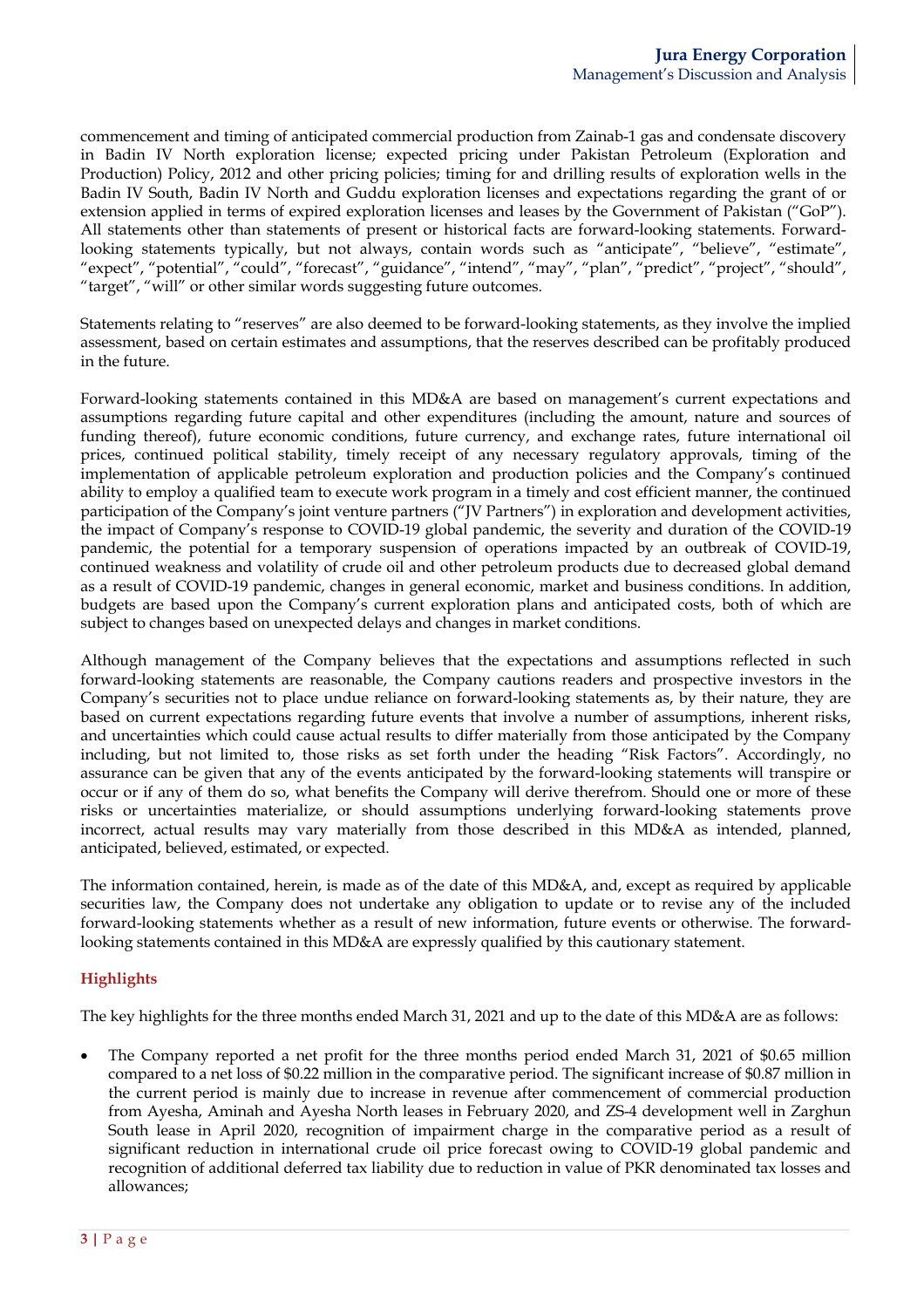- Gross profit for the three months period ended March 31, 2021 was \$2.90 million compared to \$1.67 million in the comparative period. The increase in gross profit is due to increase in revenue;
- Net revenue increased by approximately 62% during the three months period ended March 31, 2021 compared to 2020. The increase in the current period is mainly due to increase in production after commencement of commercial production from Ayesha, Aminah and Ayesha North leases in February 2020, and ZS-4 development well in Zarghun South lease in April 2020, offset by slight reduction in average realized price due to reduction in international crude oil prices;
- Production during the three months period ended March 31, 2021 increased by approximately 80% compared to the three months period ended March 31, 2020. The increase is due to additional production from Ayesha, Aminah and Ayesha North leases in Badin IV South block and development well ZS-4 in Zarghun South lease;

### **COVID-19 Pandemic**

Beginning in early March 2020 and continuing into 2021, the market conditions precipitated by the COVID-19 global pandemic ("COVID-19"), and subsequent measures intended to limit the outbreak globally, contributed to an unprecedented impact on global commodity prices. With reduced crude oil demand and excess supply, the price of crude oil and other petroleum products deteriorated significantly during the first half of 2020, and although there has been an improvement in the stability of the global oil market in the later parts of 2020 and early 2021, there remains uncertainty regarding the ongoing impact of COVID-19 on global commodity prices.

The Company continues to proactively respond to the safety challenges associated with COVID-19 and remains committed to ensuring the health and safety of all its personnel and the safety and continuity of its operations. The screening procedures and protocols implemented by the Company's COVID-19 task force during the first quarter of 2020 continue to be enhanced to ensure continued safe and reliable operations. Flexibility and adaptability continue to be integral to the Company's response to the pandemic. The Company continues to monitor the developing COVID-19 situation to determine what, if any, additional measures might need to be taken to ensure that the health and safety of its people remain a top priority.

In accordance with the government guidelines and to limit the risk and transmission of COVID-19, the Company has implemented mandatory self-quarantine policies, travel restrictions, enhanced cleaning and sanitation measures, and social distancing measures. The Company believes that it can maintain safe operations with these pandemic-related procedures and protocols in place. Additionally, in order to prevent and/or minimize any COVID-19 outbreak at field sites, the operators have implemented additional measures as part of their pandemic response, including changes to crew size and shift durations, screening measures prior to allowing field access to employees and staff, and mandating the use of masks and other measures to ensure continued safe and reliable operations.

#### **Overview of the Company and Operations**

JEC is an international upstream oil and gas exploration and production company. The Company's activities are currently conducted in Pakistan, where it has working interests in the following exploration licenses/leases through its wholly owned subsidiaries Spud Energy Pty Limited ("SEPL") and Frontier Holdings Limited ("FHL"):

| <b>Exploration licenses/leases</b> | <b>Working Interest</b> |                | Operator                                |
|------------------------------------|-------------------------|----------------|-----------------------------------------|
|                                    | Owner                   | $\binom{0}{0}$ |                                         |
| Producing                          |                         |                |                                         |
| Zarghun South lease                | <b>SEPL</b>             | 40.00%         | Mari Petroleum Company Limited          |
| Reti lease                         | SEPL                    | 10.66%         | Oil and Gas Development Company Limited |
| Maru lease                         | <b>SEPL</b>             | 10.66%         | Oil and Gas Development Company Limited |
| Maru South lease                   | SEPL                    | 10.66%         | Oil and Gas Development Company Limited |
| Sara lease                         | SEPL                    | 60.00%         | Spud Energy Pty Limited                 |
| Suri lease                         | SEPL                    | 60.00%         | Spud Energy Pty Limited                 |
| Badar lease*                       | SEPL                    | 7.89%          | Petroleum Exploration (Private) Limited |
| Ayesha lease                       | <b>FHL</b>              | 27.50%         | Petroleum Exploration (Private) Limited |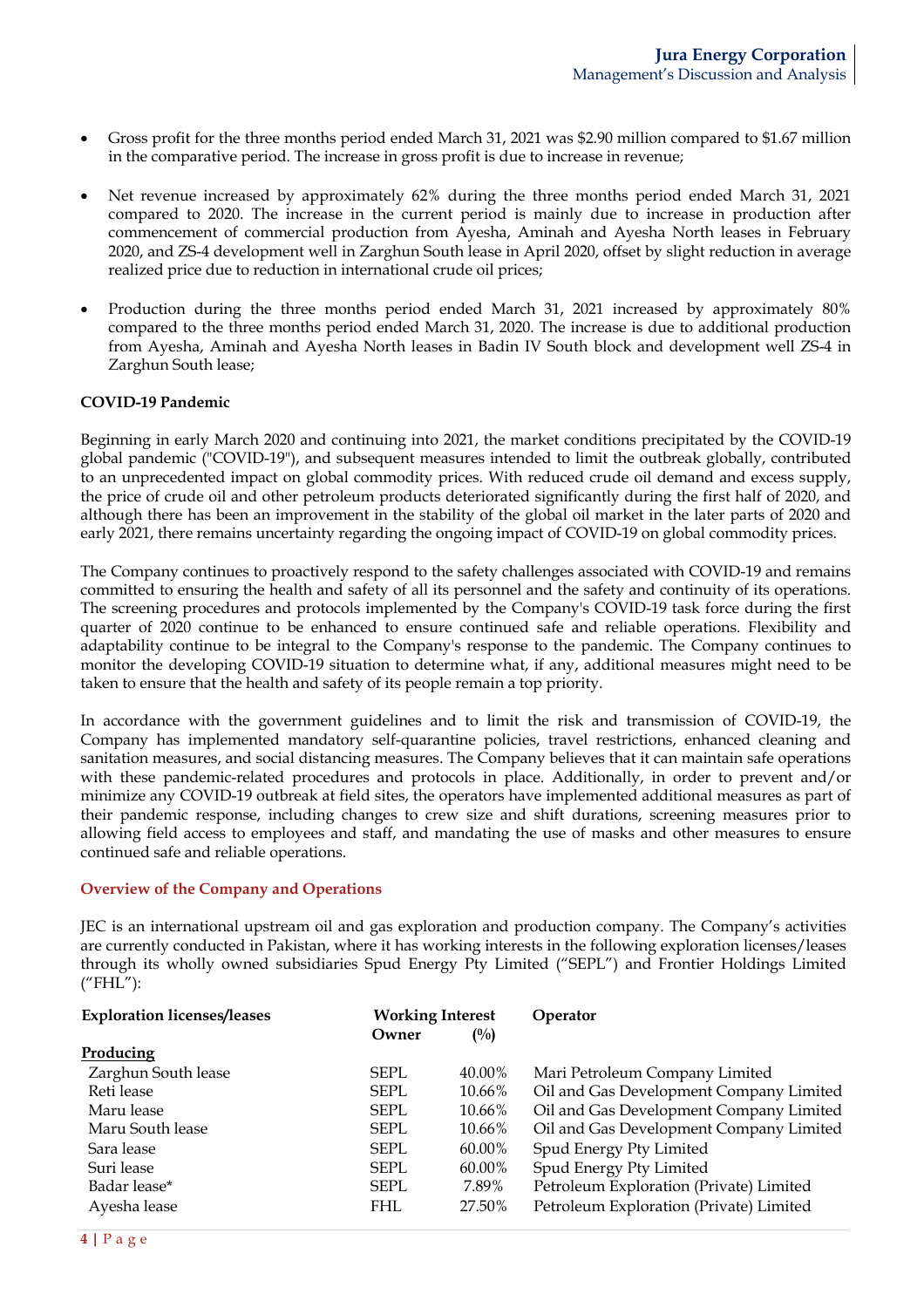| Aminah lease                       | FHL.       | 27.50% | Petroleum Exploration (Private) Limited |
|------------------------------------|------------|--------|-----------------------------------------|
| Ayesha North lease                 | FHL        | 27.50% | Petroleum Exploration (Private) Limited |
| Development                        |            |        |                                         |
| Zainab lease                       | <b>FHL</b> | 27.50% | Petroleum Exploration (Private) Limited |
| Kandra lease*                      | <b>FHL</b> | 37.50% | Petroleum Exploration (Private) Limited |
| Exploration                        |            |        |                                         |
| Guddu exploration license          | SEPL       | 13.50% | Oil and Gas Development Company Limited |
| Zamzama North exploration license  | SEPL       | 24.00% | Heritage Oil and Gas Limited            |
| Badin IV South exploration license | FHL.       | 27.50% | Petroleum Exploration (Private) Limited |
| Badin IV North exploration license | <b>FHL</b> | 27.50% | Petroleum Exploration (Private) Limited |
| Kandra exploration rights          | FHL.       | 35.00% | Petroleum Exploration (Private) Limited |

\*Pursuant to the terms of Settlement Agreement entered into between SEPL, FHL and Petroleum Exploration (Private) Limited ("PEL"), effective August 12, 2016, SEPL and FHL has agreed to assign SEPL's 7.89% working interest in Badar and FHL's 37.5% working interest in Kandra lease to PEL. The applications for the assignment of 7.89% working interest in Badar and 37.5% working interest in Kandra lease have been submitted to Government of Pakistan, the approval of which is expected in due course.

The group structure of the Company is as indicated below:



# **Background of Oil and Gas Properties**

SEPL has operated working interest in two leases and non-operated working interests in four leases (excluding Badar lease) and three exploration licenses. The working interest ranges from 10.66% to 60%.

FHL has non-operated working interests in two exploration licenses, four leases (excluding Kandra lease) and exploration rights within the Kandra lease. The working interest ranges from 27.5% to 35%.

There has been no significant change in the status of activities in the exploration licenses and development leases since the filling of annual MD&A for the year ended December 31, 2020.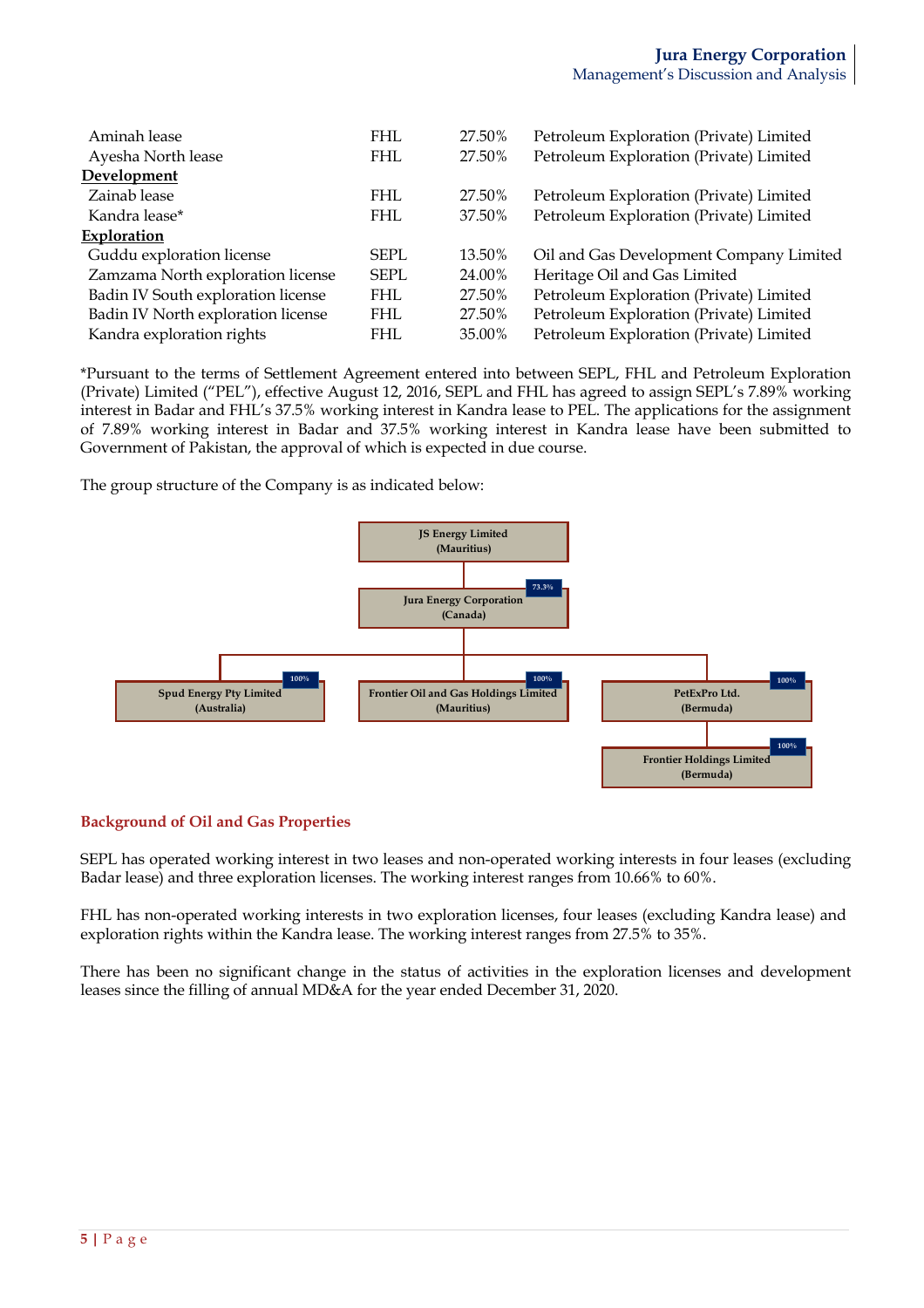# **Performance Overview and Financial Analysis**

|                                                  | 2021       | 2020       |            |            | 2019       |            |            |            |
|--------------------------------------------------|------------|------------|------------|------------|------------|------------|------------|------------|
|                                                  | $Q-1$      | $Q-4$      | $Q-3$      | $Q-2$      | Q-1        | $O-4$      | $Q-3$      | $Q-2$      |
| <b>Description</b>                               |            |            |            |            |            |            |            |            |
| Net revenue                                      | 4,974,496  | 4,394,233  | 4,960,653  | 6,313,015  | 3,073,597  | 2,582,578  | 2,600,217  | 2,749,531  |
| Net profit/(loss)                                | 647,414    | 6,825      | 1,134,480  | 2,936,657  | (224, 643) | (873, 041) | (177, 939) | 245,693    |
| Weighted no. of outstanding share                | 69,076,328 | 69,076,328 | 69,076,328 | 69,076,328 | 69,076,328 | 69,076,328 | 69.076.328 | 69,076,328 |
| Earnings/(loss) per share<br>(basic and diluted) | 0.01       | 0.00       | 0.02       | 0.04       |            | (0.01)     | (0.00)     | 0.00       |
| Capital expenditure                              | 821.419    | 286,655    | 345,171    | 1,185,036  | 3,026,583  | 1,405,858  | 191,680    | 2,123,256  |
| Assets                                           | 63,389,257 | 63,907,081 | 61,083,951 | 63,677,456 | 58,204,878 | 55,612,584 | 55,984,146 | 55,113,918 |
| Long-term liabilities                            | 21,822,199 | 25,358,039 | 25,743,683 | 28,942,746 | 28,007,726 | 20,501,622 | 21,282,190 | 21,133,513 |

# **Summary of Quarterly Results**

# **Trend analysis of quarterly information**

## *Net Revenue (\$ million)*



There is a consistent decline in quarterly net revenue upto Q4 2019 due to natural decline in production from Zarghun South and Reti Maru gas fields. The significant increase in net revenue during 2020 is due to increase in production after commencement of commercial production from Ayesha, Aminah and Ayesha North leases in February 2020, and ZS-4 development well in Zarghun South lease in April 2020. The decline in net revenue during Q3 and Q4 2020 is due to controlled production from Ayesha, Aminah and Ayesha North leases to maintain CO<sub>2</sub> contents in the commingled stream within agreed threshold and application of retrospective quality discount of 20% on production from Ayesha, Aminah and Ayesha North leases owing to expiry of waiver period for the installation of amine sweetening unit. The increase in net revenue during Q1 2021 is due to increase in production from Ayesha, Aminah and Ayesha North leases after installation and commissioning of amine sweetening unit in February 2021.

#### *Net profit / (loss) (\$ million)*



The Company reported marginal net profit in Q2 2019. The net loss in Q3 and Q4 2019, and Q1 2020 was due to exchange loss on retranslation of PKR denominated balances on account of strengthening of PKR against US\$, recognition of impairment charge as a result of reduction in international crude oil price forecast owing to COVID-19 global pandemic and recognition of additional deferred tax liability due to reduction in value of PKR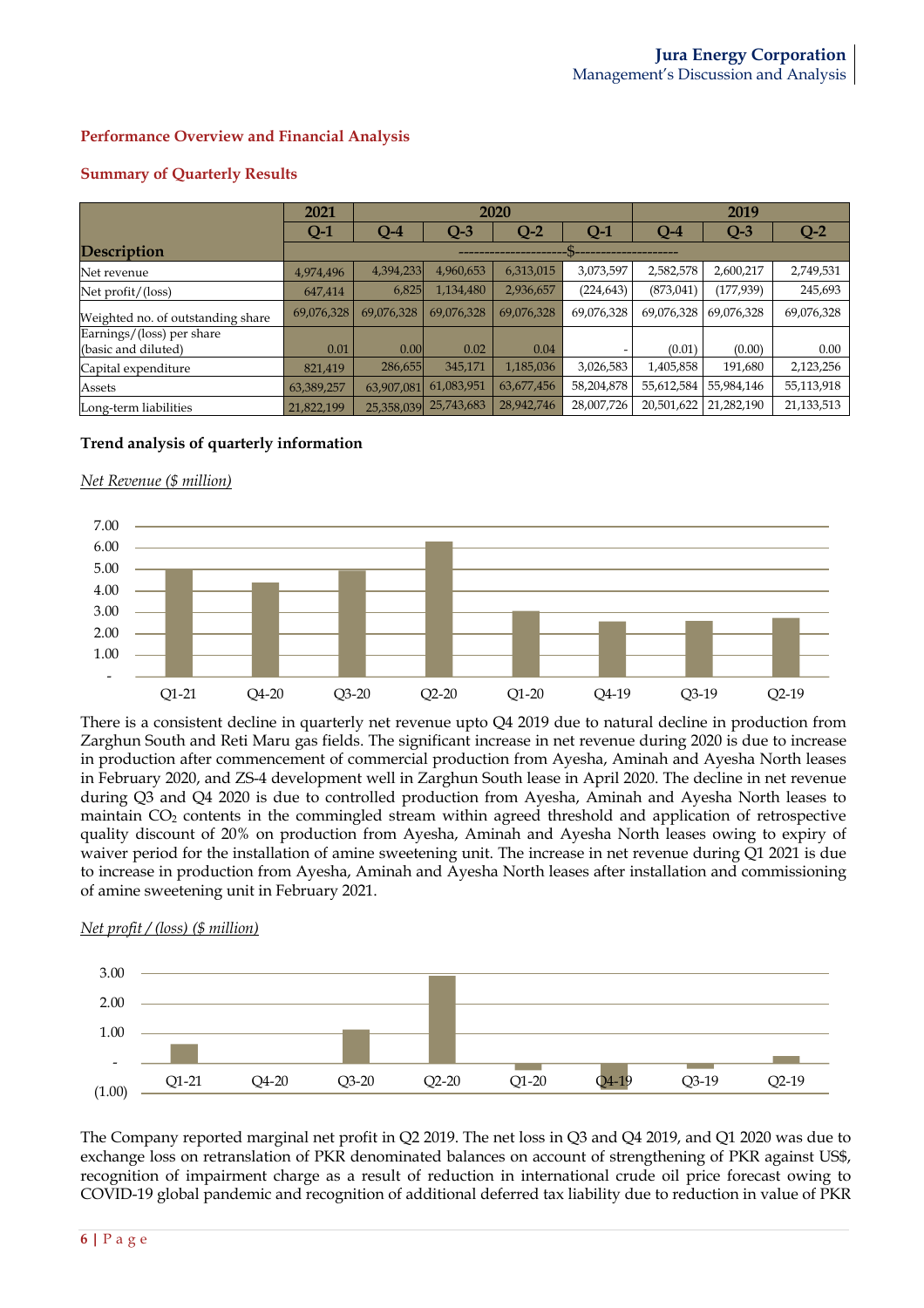denominated tax losses and allowances. The net profit during Q2 and Q3 2020, and Q1 2021 is due to increase in revenue after commencement of commercial production from Ayesha, Aminah and Ayesha North leases, and ZS-4 development well in Zarghun South lease. The significant reduction in net profit during Q4 2020 is due to recognition of Zarghun South royalty adjustment, and accrual of management increments and performance incentive.





The Company continued to incur significant capital expenditure for the development of its oil and gas properties, and exploration and evaluation assets. Capital expenditure in 2019, 2020 and 2021 mainly relates to drilling of exploration wells in Guddu, 3D and 2D seismic acquisition in Guddu and Zarghun South respectively, development of gas and condensate discoveries in Badin IV South block, drilling of ZS-4 development well in Zarghun South lease and installation of amine sweetening unit in Badin IV South Block.



*Assets (\$ million)*

The increase in total assets in Q2 and Q4 2020 is mainly due to increase in trade receivables after commencement of production from Ayesha, Aminah and Ayesha North leases, and ZS-4 development well in Zarghun South lease.





The decrease in long term liabilities during Q3 and Q4 2019 represents repayment of principal amount of Al Baraka and JS Bank financing facilities. Significant increase in Q1 and Q2 2020 is due to closing of Askari Bank syndicated term finance facilities. The decrease in long term liabilities during Q3 and Q4 2020, and Q1 2021 represents partial repayment of shareholder loan.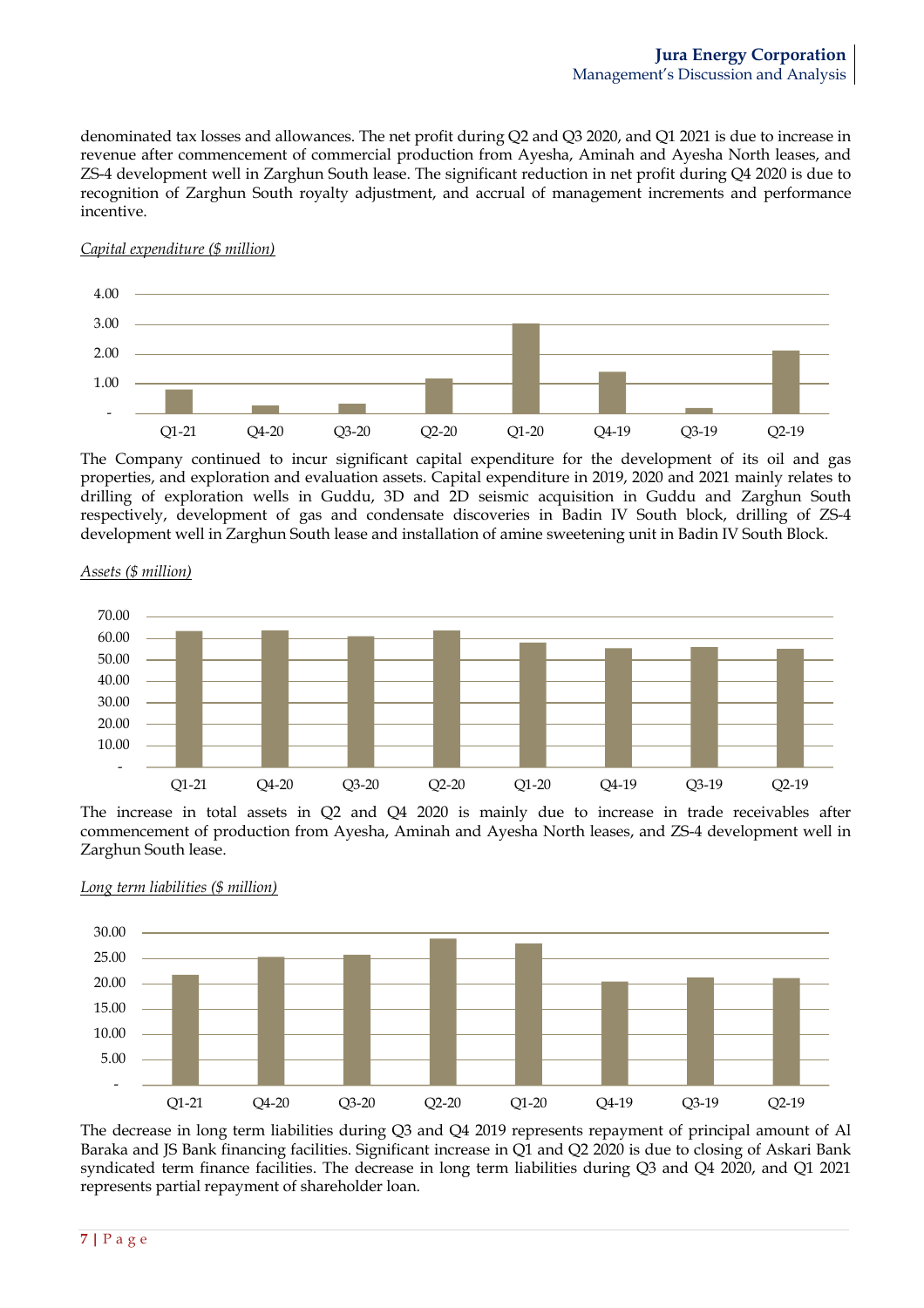# **Financial and Overall Performance Review and Analysis**

### **Review of Financial Results**

### **1. Net profit / (loss)**

|                       | Three months period ended March 31, |            |                   |  |
|-----------------------|-------------------------------------|------------|-------------------|--|
| <b>Description</b>    | 2021                                | 2020       | <b>Difference</b> |  |
|                       |                                     |            |                   |  |
| Net profit $/$ (loss) | 647,414                             | (224, 643) | 872,057           |  |

The Company reported a net profit of \$647,414 for the three months period ended March 31, 2021, compared to a net loss of \$224,643 in the comparative period.

The significant increase of \$872,057 in the current period is mainly due to increase in revenue after commencement of commercial production from Ayesha, Aminah and Ayesha North leases in February 2020, and ZS-4 development well in Zarghun South lease in April 2020 and (i) recognition of impairment charge as a result of significant reduction in international crude oil price forecast owing to COVID-19 global pandemic; and (ii) recognition of additional deferred tax liability due to reduction in value of PKR denominated tax losses and allowances, in the comparative period. Segment breakdown of net profit / (loss) for the three months period ended March 31, 2021 is as follows:

| Canada   | (32, 199) |
|----------|-----------|
| Pakistan | 679,613   |

The segment-wise profit / (loss) for the period is mainly attributable to the following:

- Canada segment is non-revenue generative. The loss in Canada mainly represents corporate and regulatory expenses.
- Net profit of the Pakistan segment represents revenue from sale of gas, offset by production costs, general and administrative expenses, finance costs and un-realized exchange loss on foreign currency denominated liabilities due to strengthening of PKR exchange rate parity against US dollar.

## **2. Net revenue**

|                    | Three months period ended March 31, |            |           |  |
|--------------------|-------------------------------------|------------|-----------|--|
|                    | <b>Difference</b><br>2021<br>2020   |            |           |  |
| <b>Description</b> |                                     |            |           |  |
| <b>Sales</b>       | 5,678,210                           | 3,446,255  | 2,231,955 |  |
| Royalty            | (703.714)                           | (372, 658) | (331,056) |  |
| Net revenue        | 4,974,496                           | 3,073,597  | 1,900,899 |  |

Net revenue represents the sale of gaseous hydrocarbons from the Reti, Maru, Maru South, Maru East, Khamiso and Umair (together "Reti-Maru leases"), Ayesha, Aminah and Ayesha North (together "Badin IV South leases"), Sara, Suri and Zarghun South leases net of royalty. The significant increase in gross revenue is mainly due to increase in production during the year partially offset by a slight reduction in average realized price due to reduction in international crude oil prices.

A comparison of weighted average daily sale gas volume for years presented is as follows:

|                              | Three months period ended March 31, |       |                   |  |
|------------------------------|-------------------------------------|-------|-------------------|--|
| <b>Description</b>           | 2021<br>2020                        |       | <b>Difference</b> |  |
|                              | -----------MMcf/d----------         |       |                   |  |
| Reti-Maru leases             | 10.74                               | 11.01 | (0.27)            |  |
| Zarghun South lease          | 22.77                               | 12.60 | 10.17             |  |
| <b>Badin IV South leases</b> | 12.18                               | 8.22  | 3.96              |  |
| Sara and Suri leases         | 0.25                                | -     | 0.25              |  |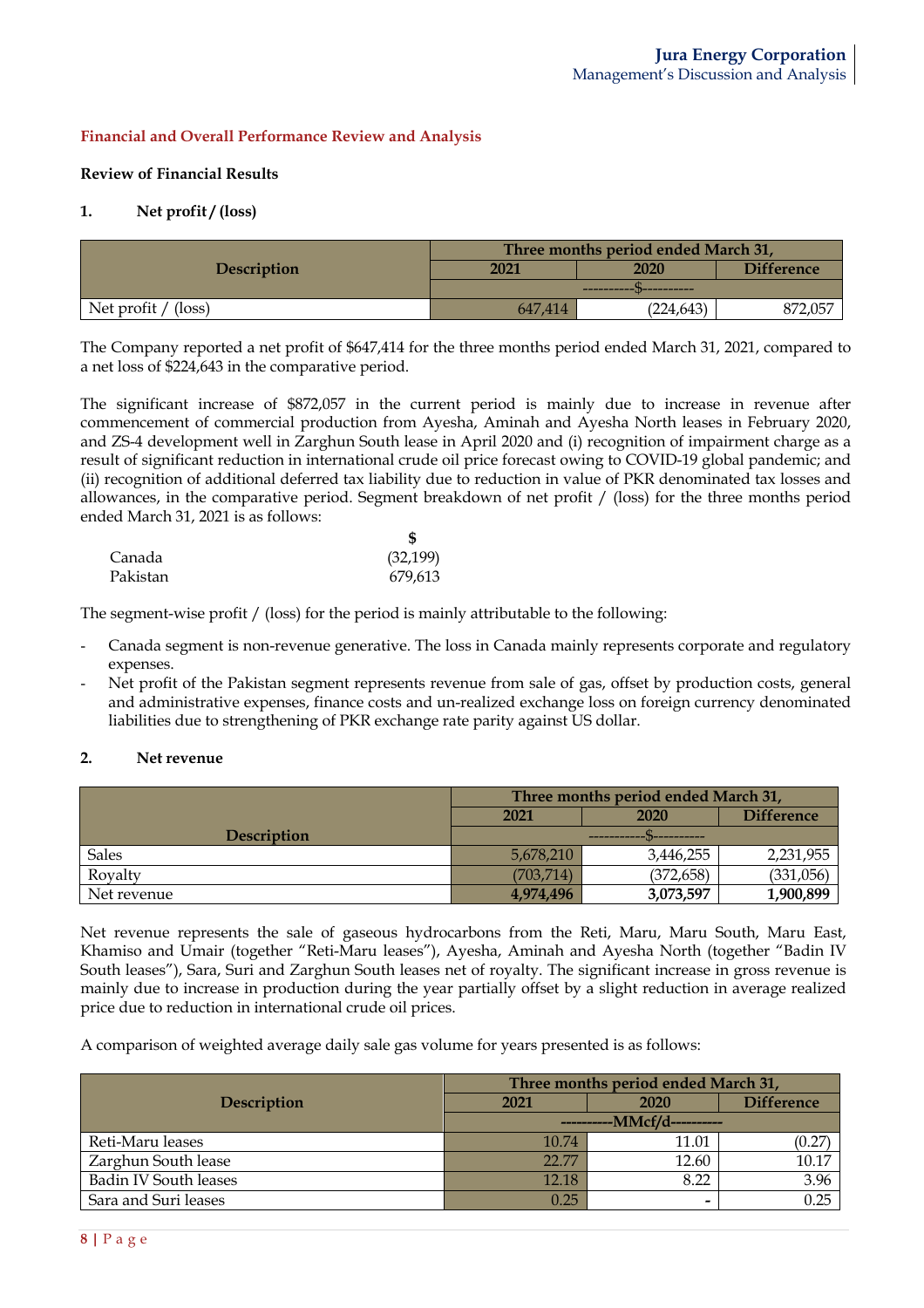Marginal decline in sales volume from Reti-Maru leases is due to natural decline in production from the reservoir. The increase in sales volume from Zarghun South lease and Badin IV South leases is due to additional production from ZS-4 well that commenced production in April 2020 and increase in field production after installation and commissioning of amine sweetening unit in February 2021 respectively. Commercial production from Sara and Suri leases commenced in October 2020.

Gross production volume and price trends for the period presented are as follows:

| <b>Description</b>              | Three months period ended March 31, |         |                   |  |
|---------------------------------|-------------------------------------|---------|-------------------|--|
|                                 | 2021                                | 2020    | <b>Difference</b> |  |
| Production in Boe               | 213.347                             | 118,945 | 94.402            |  |
| Price (\$<br>$Boe$ <sup>1</sup> | 26.61                               | 28.97   | (2.36)            |  |

*1Refer to non IFRS financial measures.*

The decrease in average realized price is due to reduction in international crude oil prices.

The royalty is calculated at 12.5% of revenue. A comparison of royalty costs per Boe for the years presented is as follows:

| <b>Description</b>                         | Three months period ended March 31, |         |                   |  |
|--------------------------------------------|-------------------------------------|---------|-------------------|--|
|                                            | 2021                                | 2020    | <b>Difference</b> |  |
| Production in Boe                          | 213,347                             | 118,945 | 94,402            |  |
| Royalty $(\frac{6}{5}$ / Boe) <sup>1</sup> | 3.30                                | 3.13    | $0.17\,$          |  |

*1Refer to non IFRS financial measures.*

### **3. Cost of production**

|                                     | Three months period ended March 31, |           |                   |  |
|-------------------------------------|-------------------------------------|-----------|-------------------|--|
| <b>Description</b>                  | 2021                                | 2020      | <b>Difference</b> |  |
|                                     |                                     |           |                   |  |
| Production costs                    | 821.797                             | 730,392   | 91,405            |  |
| Depletion of oil and gas properties | 1,251,043                           | 677.144   | 573,899           |  |
|                                     | 2,072,840                           | 1,407,536 | 665,304           |  |

The increase in cost of production in the current period is due to additional costs incurred in relation to Badin IV South that commenced production in February 2020.

Comparative production and production costs per Boe for the periods presented are as follows:

| <b>Description</b>                                  | Three months period ended March 31, |         |                   |  |
|-----------------------------------------------------|-------------------------------------|---------|-------------------|--|
|                                                     | 2021                                | 2020    | <b>Difference</b> |  |
| Production in Boe                                   | 213,347                             | 118,945 | 94,402            |  |
| Production costs $(\frac{6}{5}$ / Boe) <sup>1</sup> | 3.85                                | 6.14    | (2.29)            |  |

*1Refer to non IFRS financial measures.*

A major component of production costs is fixed in nature. The significant increase in production during the current period resulted in overall reduction in production cost per Boe.

Comparative depletion cost per Boe for the periods presented are as follows:

| <b>Description</b>                                                     | Three months period ended March 31, |         |                   |  |
|------------------------------------------------------------------------|-------------------------------------|---------|-------------------|--|
|                                                                        | 2021                                | 2020    | <b>Difference</b> |  |
| Production in Boe                                                      | 213.347                             | 118,945 | 94,402            |  |
| Depletion of oil and gas properties $(\frac{6}{7}$ / Boe) <sup>1</sup> | 5.86                                | 5.69    |                   |  |

*1Refer to non IFRS financial measures.*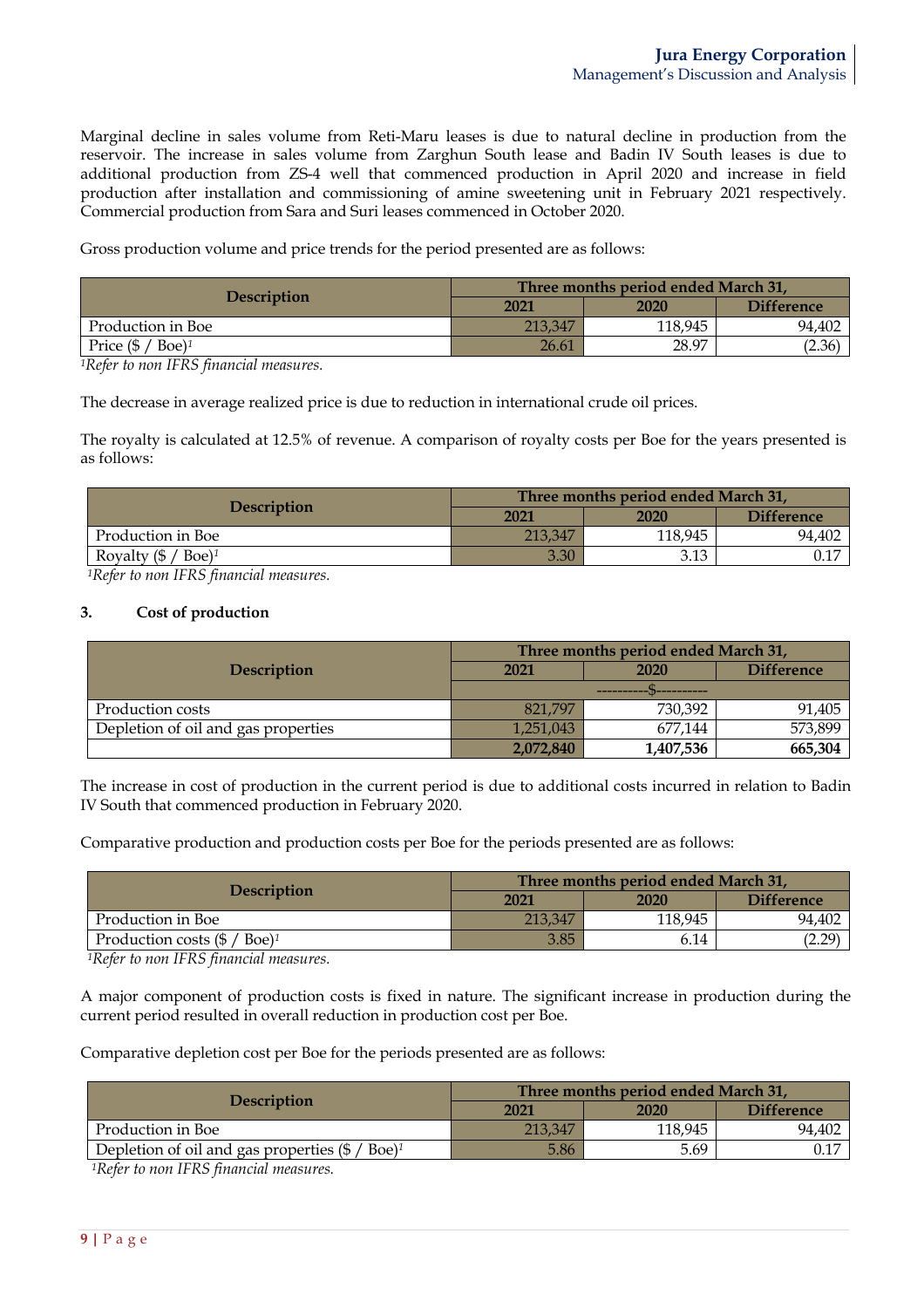## **4. General and administrative expenses**

|                                     | Three months period ended March 31, |             |                   |  |
|-------------------------------------|-------------------------------------|-------------|-------------------|--|
| <b>Description</b>                  | 2021                                | 2020        | <b>Difference</b> |  |
|                                     |                                     |             |                   |  |
| General and administrative expenses | 483.844                             | 292.<br>427 | 56,552            |  |

Segment breakdown of general and administrative expenses for three months ended March 31, 2021 is as follows:

| Canada   | 30,467  |
|----------|---------|
| Pakistan | 453,377 |

## **5. Exchange (loss) / gain - net**

|                                | Three months period ended March 31, |         |                   |  |
|--------------------------------|-------------------------------------|---------|-------------------|--|
| <b>Description</b>             | 2021                                | 2020    | <b>Difference</b> |  |
|                                | ------------ N----------            |         |                   |  |
| Exchange (loss) / gain $-$ net | (1,033,634)                         | 764,260 | (1,797,894)       |  |

The significant currency translation exchange loss during the current period is due to the strengthening of PKR exchange rate parity against US Dollar.

### **6. Finance costs**

|                                                    | Three months period ended March 31, |         |                   |  |
|----------------------------------------------------|-------------------------------------|---------|-------------------|--|
| Description                                        | 2021                                | 2020    | <b>Difference</b> |  |
|                                                    |                                     |         |                   |  |
| Interest on amount due to related parties          | 254,572                             | 387,811 | (133, 239)        |  |
| Interest on borrowings                             | 341,449                             | 486,559 | (145, 110)        |  |
| Accretion on asset retirement obligation           | 46,622                              | 17,499  | 29,123            |  |
| Late payment surcharge on payment of cash calls to |                                     |         |                   |  |
| operators                                          |                                     | 18,333  | (18, 333)         |  |
|                                                    | 642,643                             | 910,202 | (267, 559)        |  |

The reduction in interest on amounts due to related parties and borrowings is due to reduction in carrying value of amounts due to related parties and reduction in KIBOR rate respectively.

# **7. Operating netback**

|                                               | Three months period ended March 31, |            |                   |  |
|-----------------------------------------------|-------------------------------------|------------|-------------------|--|
| <b>Description</b>                            | 2021                                | 2020       | <b>Difference</b> |  |
|                                               |                                     |            |                   |  |
| Net revenue                                   | 4,974,496                           | 3,073,597  | 1,900,899         |  |
| Production costs                              | (821,797)                           | (730, 392) | (91, 405)         |  |
| Operating netback                             | 4,152,699                           | 2,343,205  | 1,809,494         |  |
| Production in Boe                             | 213,347                             | 118,945    | 94,402            |  |
| Operating Netback (\$ /<br>$Boe$ <sup>1</sup> | 19.46                               | 19.70      | (0.24)            |  |

*1Refer to non IFRS financial measures.*

The slight reduction in operating netback per Boe for three months ended March 31, 2021 is due to reduction in average realised price during the period.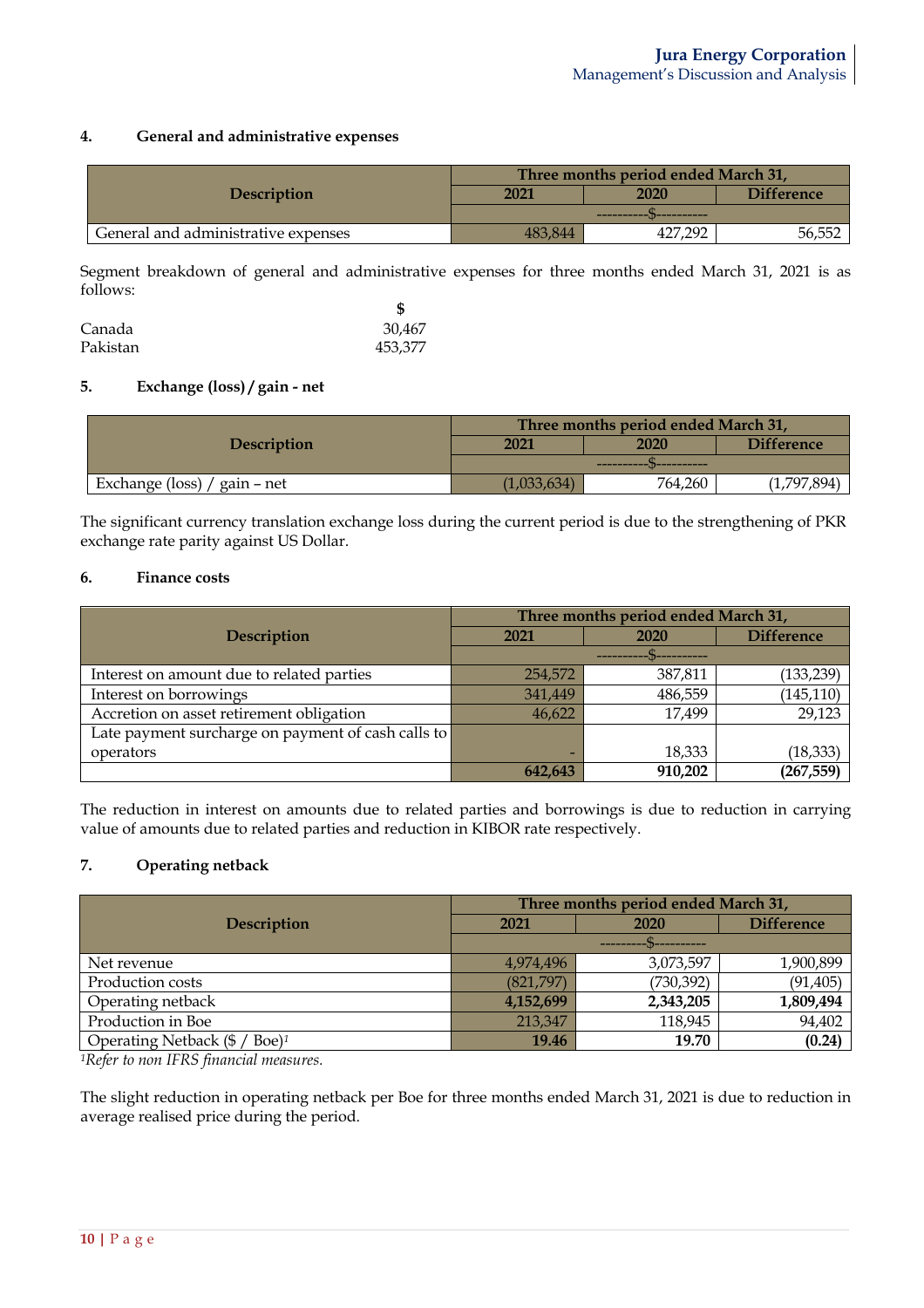#### **Provisions, contingencies and commitments**

#### **Contingencies and Commitments**

There has been no material change in contingencies as disclosed in the latest consolidated annual audited financial statements of the Company for the year ended December 31, 2020.

#### **Financial Commitments**

The Company's financial commitments mainly consist of minimum work commitments related to its exploration licenses and approved authorities for expenditure. The following table summarizes the financial commitments of the Company as at March 31, 2021 and December 31, 2020. These financial commitments are expected to be funded through internal cash generation.

| Description                                                          | March<br>31, 2021 | December<br>31, 2020 |
|----------------------------------------------------------------------|-------------------|----------------------|
|                                                                      |                   |                      |
| Minimum capital commitments related to exploration licenses          | 2,972,086         | 2,972,086            |
| Commitments under approved AFEs                                      | 266,500           | 558,550              |
| Commitment under share purchase agreement for the acquisition of EEL | 1,000             | 1,000                |
| <b>Total</b>                                                         | 3,239,586         | 3,531,636            |

### **Going Concern and Liquidity**

At March 31, 2021, the Company had current assets of \$15.21 million comprising accounts and other receivables of \$12.89 million, restricted cash of \$1.88 million and cash and cash equivalents of \$0.44 million. Total current liabilities were \$23.01 million comprising accounts payable and accrued liabilities of \$15.74 million and current portion of borrowings and amounts due to related parties of \$7.27 million. During the three months period ended March 31, 2021 the Company reported a net profit of \$0.65 million (March 31, 2020: net loss of \$0.22 million). As at March 31, 2021, the Company has an accumulated deficit of \$47.21 million (December 31, 2020: \$47.86 million). In addition to its ongoing working capital requirements, the Company also has financial commitments as at March 31, 2021 that amounted to \$3.24 million.

The Company's performance has improved significantly since January 2020 after commencement of production from Ayesha, Aminah and Ayesha North leases and a fourth well in the Zarghun South lease, however, until the Company shows a history of sustained earnings and reduction in financial liabilities there are material uncertainties that raise significant doubt as to the ability of the Company to continue as a going concern and, accordingly, the appropriateness of the use of the accounting principles applicable to a going concern.

The condensed consolidated interim financial statements of the Company for the three months ended March 31, 2021 do not reflect the adjustments to the carrying values of assets and liabilities and the reported revenues and expenses and balance sheet classifications that would be necessary if the Company was unable to realize its assets and settle its liabilities as a going concern in the normal course of operations. Such adjustments could be material.

#### **Results of Operations**

The following table summarizes the working capital of the Company as at March 31, 2021 as compared to December 31, 2020:

| <b>Description</b>         | As at March<br>31, 2021      | As at December<br>31, 2020 |  |
|----------------------------|------------------------------|----------------------------|--|
|                            |                              |                            |  |
| Current assets             | 15,207,926                   | 15,304,588                 |  |
| <b>Current liabilities</b> | (20,651,238)<br>(23,016,967) |                            |  |
| Working capital deficiency | (7,809,041)                  | (5,346,650)                |  |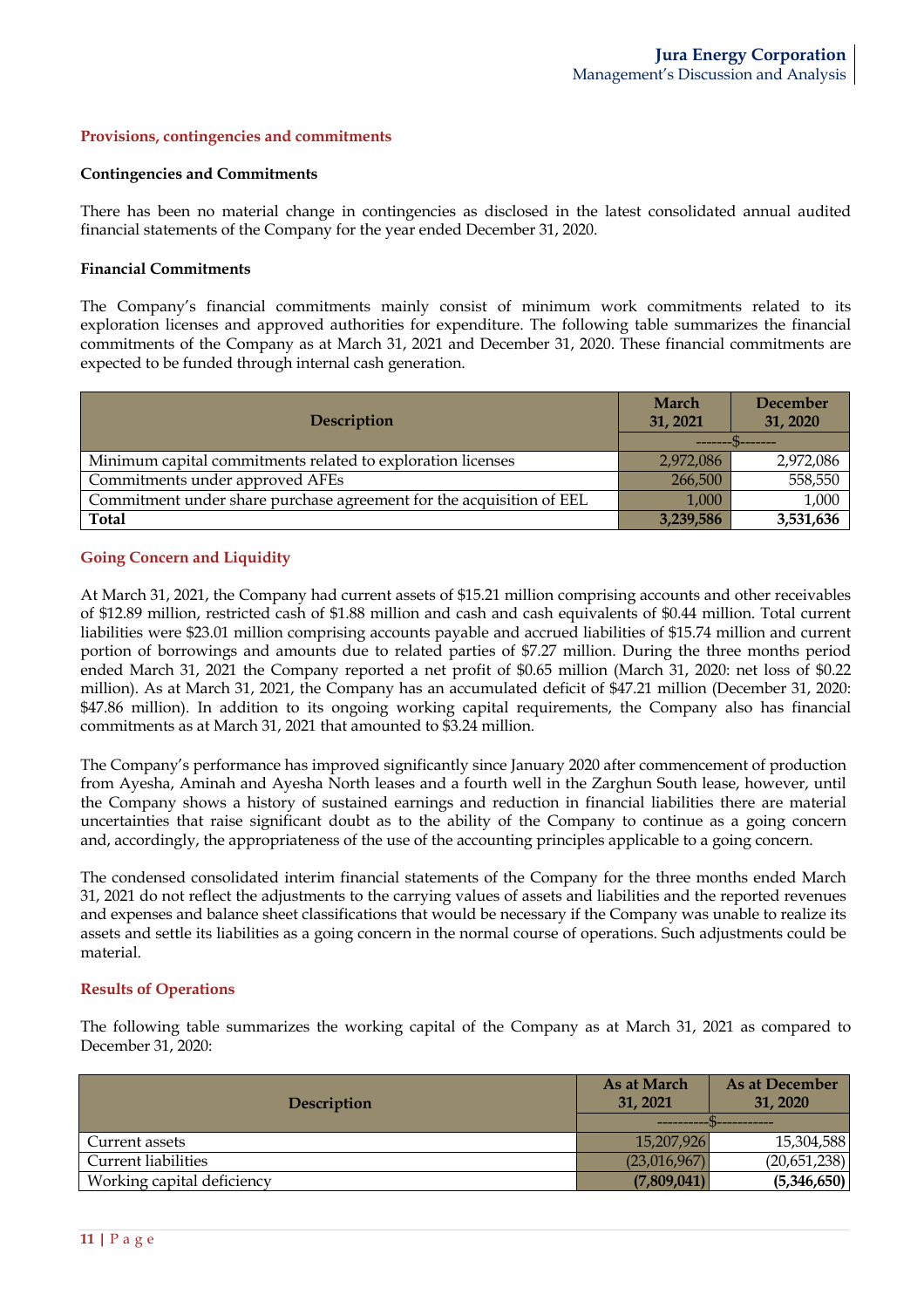# **Contractual Obligations**

| Payments due by period |                                                 |            |                          |           |
|------------------------|-------------------------------------------------|------------|--------------------------|-----------|
| <b>Total</b>           | Less than 1                                     | 1-3 years  | 4-5 years                | After 5   |
|                        | year                                            |            |                          | years     |
|                        |                                                 |            |                          |           |
|                        |                                                 |            |                          |           |
| 2,972,086              | 2,972,086                                       |            |                          |           |
|                        |                                                 |            |                          |           |
| 266,500                | 266,500                                         | -          | $\overline{\phantom{0}}$ |           |
| 1,000                  | 1,000                                           |            |                          |           |
| 44,839,166             | 23,016,967                                      | 13,934,265 | $\overline{\phantom{a}}$ | 7,887,934 |
| 48,078,752             | 26,256,553                                      | 13,934,265 | $\qquad \qquad$          | 7,887,934 |
|                        | Minimum capital commitments related<br>approved |            |                          |           |

The following table sets forth the contractual obligations of the Company as at March 31, 2021:

**Notes:**

(1) "Obligations related to exploration licenses" means the obligations which are legally binding on the Company pursuant to the terms of the relevant Petroleum Concession Agreement.

(2) "Purchase obligation" means a binding sale and purchase agreement entered into by the Company with respect to the acquisition of EEL that specifies all significant terms related thereto, and the timing of the transaction.

(3) "Other obligations" means other financial liabilities reflected in the Company's statement of financial position.

## **Off-Balance Sheet Arrangements**

JEC did not have any off-balance sheet arrangements as at March 31, 2021.

## **Transactions with Related Parties**

The Company's related parties with significant transactions during the year include its majority shareholder, JS Energy Limited , JS Bank Limited, an associated entity, and key management personnel. Details of transactions with related parties are as follows:

# *Transactions with JS Energy Limited*

JS Energy Limited, the majority shareholder of JEC, provided financial support to SEPL in the form of an interest-bearing bridge loan and a short-term loan. The loans carry interest at the rate of 11% per annum compounded quarterly. The changes in loan balances during the applicable periods and balances outstanding as at March 31, 2021 and December 31, 2020 are as follows:

| Description                                | March<br>31, 2021 | <b>December</b><br>31, 2020 |
|--------------------------------------------|-------------------|-----------------------------|
|                                            |                   |                             |
| <b>Bridge loan</b>                         |                   |                             |
| Balance payable at beginning of the period | 7,202,864         | 11,933,431                  |
| Interest accrued during the period         | 163,613           | 1,170,610                   |
| Principal repaid during the period         | (3,309,264)       | (932, 796)                  |
| Interest paid during the period            | (190, 736)        | (4,694,661)                 |
| Payments made on behalf of JSEL            |                   | (273, 720)                  |
| Balance payable at end of the period       | 3,866,477         | 7,202,864                   |
| Short-term loan                            |                   |                             |
| Balance payable at beginning of the period |                   | 822,739                     |
| Interest accrued during the period         |                   | 9,804                       |
| Principal repaid during the period         |                   | (820, 607)                  |
| Interest paid during the period            |                   | (11, 936)                   |
| Balance payable at end of the period       |                   |                             |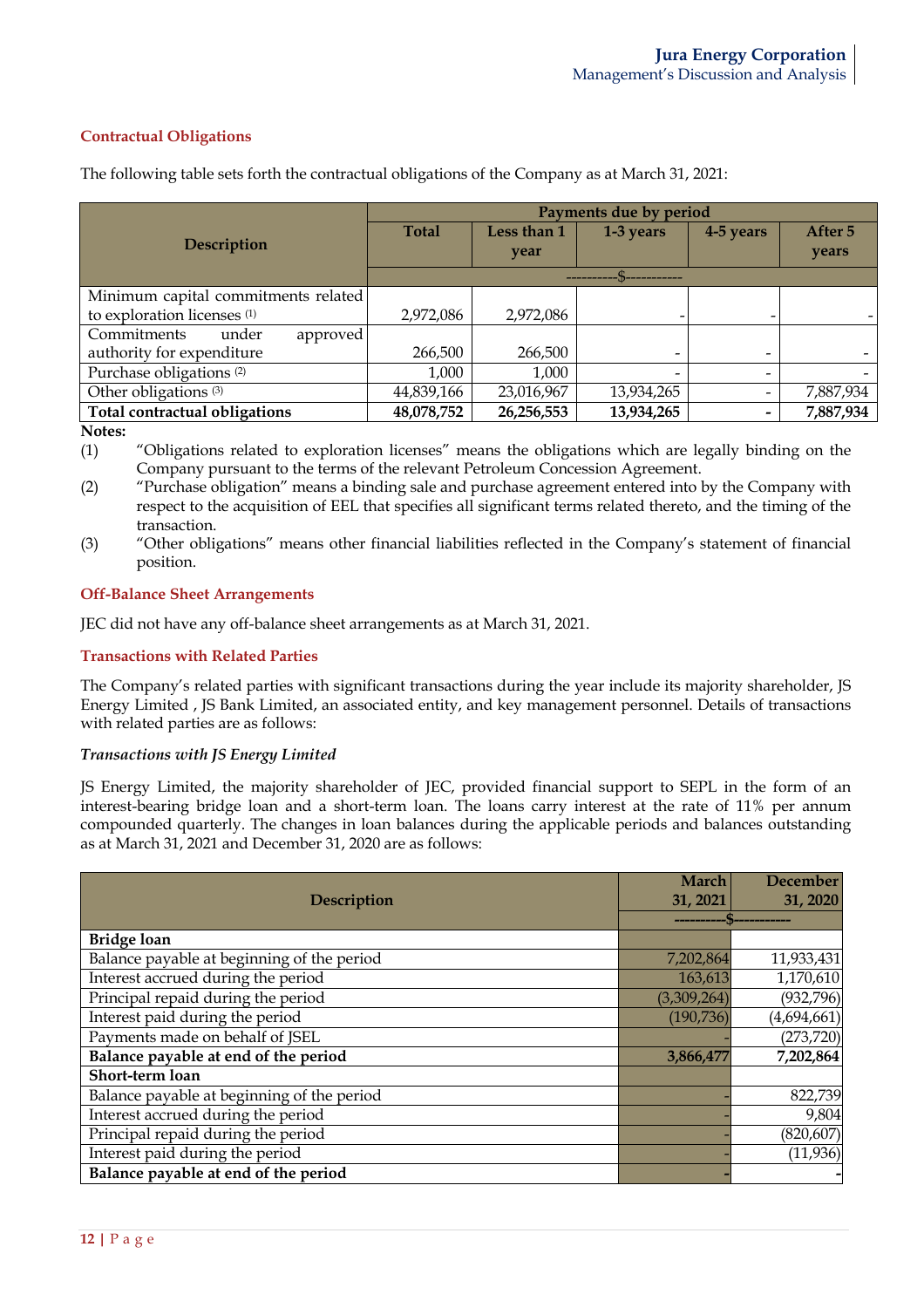## *Transactions with associated entity – JS Bank Limited*

JS Bank is a participant in Askari Bank syndicated term finance facilities with a participation of PKR 550 million (equivalent \$3.59 million). Further, JS Bank has also provided running finance facilities of PKR 625 million (equivalent \$4.08 million).

The changes in loan balances during the applicable periods and balances outstanding as at March 31, 2021 and December 31, 2020 are as follows:

|                                                 | <b>March</b> | <b>December</b> |
|-------------------------------------------------|--------------|-----------------|
| Description                                     | 31, 2021     | 31, 2020        |
|                                                 |              |                 |
| <b>AKBL Syndicated term finance facilities</b>  |              |                 |
| Balance payable at beginning of the period      | 3,385,343    |                 |
| Loan received during the period                 |              | 3,367,645       |
| Interest accrued during the period              | 93,860       | 361,134         |
| Interest paid during the period                 | (84, 555)    | (274, 328)      |
| Exchange loss / (gain) on retranslation         | 159,214      | (69, 108)       |
| Balance payable at end of the period            | 3,553,862    | 3,385,343       |
|                                                 |              |                 |
| <b>Running finance facility</b>                 |              |                 |
| Balance payable at beginning of the period      | 3,968,181    |                 |
| Facility (settled) / utilized during the period | (44, 425)    | 3,815,722       |
| Interest accrued during the period              | 90,959       | 185,773         |
| Interest paid during the period                 | (75, 358)    | (66, 595)       |
| Exchange loss on retranslation                  | 186,532      | 33,281          |
| Balance payable at end of the period            | 4,125,889    | 3,968,181       |
|                                                 |              |                 |
| <b>ABPL Syndicated credit facilities</b>        |              |                 |
| Balance payable at beginning of the period      |              | 1,578,859       |
| Interest accrued during the period              |              | 38,810          |
| Principal repaid during the period              |              | (1,552,046)     |
| Interest paid during the period                 |              | (64, 702)       |
| Exchange gain on retranslation                  |              | (921)           |
| Balance payable at end of the period            |              |                 |
|                                                 |              |                 |
| <b>Term finance facilities</b>                  |              |                 |
| Balance payable at beginning of the period      |              | 1,852,383       |
| Interest accrued during the period              |              | 49,877          |
| Principal repaid during the period              |              | (1,822,783)     |
| Interest paid during the period                 |              | (78, 970)       |
| Exchange gain on retranslation                  |              | (507)           |
| Balance payable at end of the period            |              |                 |

*Key management personnel*

| <b>Description</b>               | <b>March</b><br>31, 2021 | <b>March</b><br>31, 2020 |
|----------------------------------|--------------------------|--------------------------|
|                                  |                          |                          |
| Management salaries and benefits | 112,835                  | 69,300                   |
| Directors' fees and compensation | 22,216                   | 21,414                   |
| <b>Total</b>                     | 135,051                  | 90,714                   |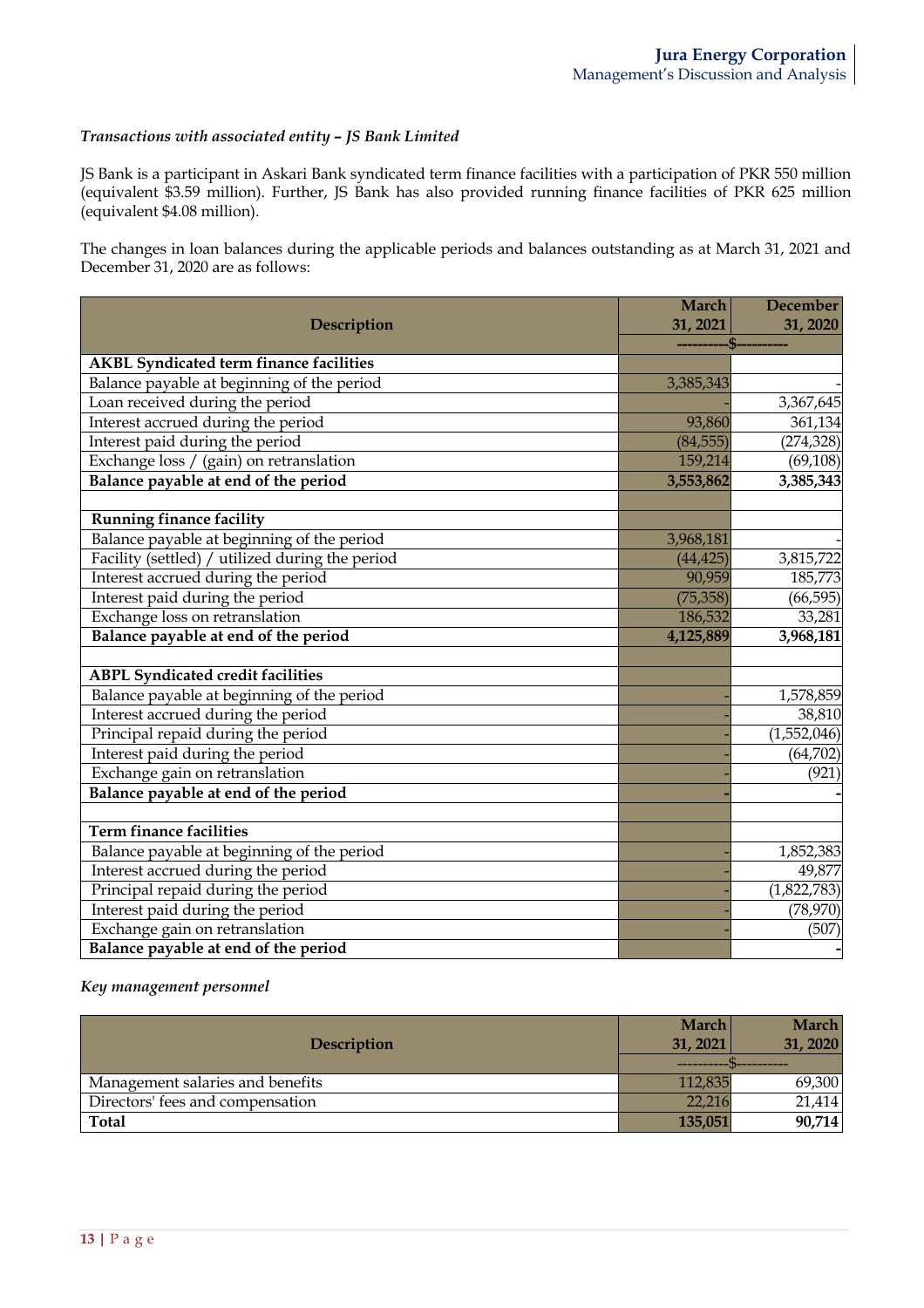# **Future Outlook**

The Company's capital expenditure program for 2021 includes:

- development of Zainab gas and condensate discovery in Badin IV North block;
- drilling of one exploration well in the Badin IV South exploration license; and
- drilling of one exploration well in the Guddu exploration license.

This capital expenditure program is expected to be funded through available cash and internal cash generation.

In the near future, the Company expects the commencement of commercial production from Zainab gas and condensate discovery in Badin IV North block.

The Company's future outlook is also dependent on the expected extension in the terms of expired licenses and leases. The management believes that these extensions will be granted in the ordinary course of business.

## **Impact of decline in International oil prices on wellhead gas prices in Pakistan**

Since early March 2020 global crude oil prices have experienced multi-decade lows coupled with extreme levels of volatility driven primarily by the unprecedented demand shock due to COVID-19.

In Pakistan, the price for gas purchased by the GoP is based on a formula and linked to the international prices for a basket of imported Arabian and Persian Gulf crude oil ("Basket of Crude"). Prices are based upon a baseline of 1,000 Btu/Scf. If the gas which is sold has a Btu content which is less than or greater than 1,000 Btu/Scf, the price is proportionately decreased or increased, respectively.

The wellhead gas price in Pakistan is determined by applying step up discounting using various slabs under the different applicable petroleum policies to the C&F price of the Basket of Crude. The basket will reflect the actual mix of imported crude oils in the previous six months (January to June and July to December) in Pakistan as notified by the Ministry of Petroleum and Natural Resources, Government of Pakistan. Each discounting table under a policy has a predetermined C&F floor and ceiling price. The discount table is designed to provide maximum benefit to the seller for a lower C&F price. As the C&F price increases the applicable discount also increases until the C&F price reaches the ceiling price. The discounts applicable to the C&F price under various slabs range from 0% to 90%. No benefit is provided to the seller if the C&F price is higher than the ceiling price. The applicable floor and ceiling prices vary for each petroleum policy.

As a result of the formula used for calculating the price for gas purchased by the GoP, decreases in international oil prices do not proportionately reduce the price for gas purchased by the GoP. For example, a 40% reduction in international crude oil pricing from \$50/Bbl to \$30/Bbl will result in a 5 - 25% decrease in the price for gas purchased by the GoP under various applicable petroleum policies. Petroleum Policy, 2012 has the highest ceiling price and, accordingly, gas prices under this policy are the most impacted by a reduction in international oil prices. The applicability of particular petroleum policy to wellhead gas pricing for a discovery depends upon timing of drilling and commencement of production from the discovery area.

## **Significant Accounting Policies**

The accounting policies adopted in the preparation of Company's condensed consolidated interim financial statements for the three months ended March 31, 2021 are consistent with those followed in the preparation of the Company's consolidated annual audited financial statements for the year ended December 31, 2020.

# **Critical Accounting Estimates and Judgments**

The preparation of Company's condensed consolidated interim financial statements for the three months ended March 31, 2021 in conformity with approved accounting standards requires the use of certain critical accounting estimates. It also requires management to exercise its judgement in the process of applying the Company's accounting policies. Estimates and judgments are continually evaluated and are based on historical experience including the expectation of future events that are believed to be reasonable under the circumstances. Estimates and judgements made by the management in the preparation of Company's condensed consolidated interim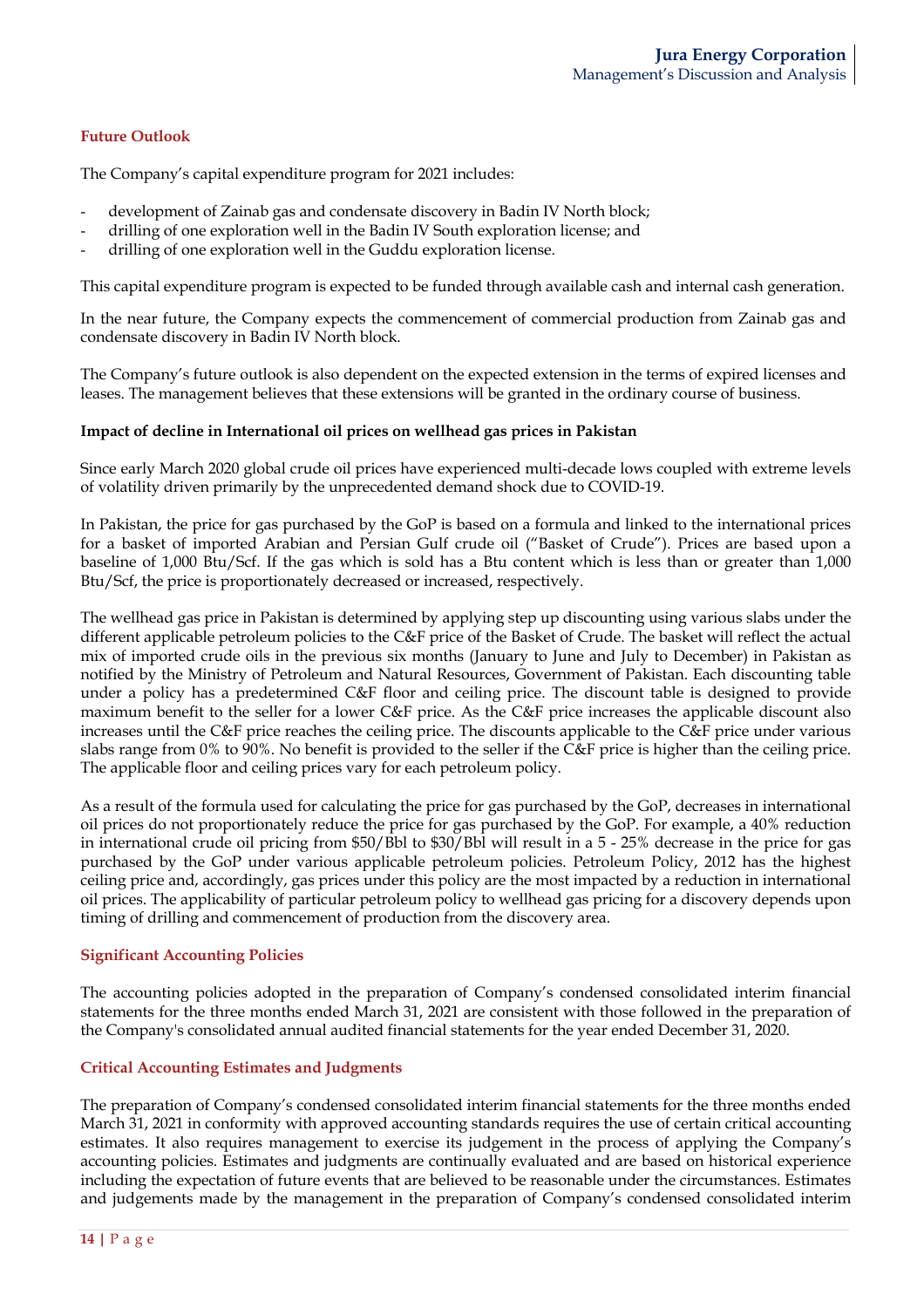financial statements are the same as those used in the preparation of Company's consolidated annual audited financial statements for the year ended December 31, 2020.

In March 2020, the World Health Organization declared a global pandemic following the emergence and rapid spread of a novel strain of coronavirus ("COVID-19"). COVID-19 continues to impact worldwide demand for crude oil and therefore global commodity markets. Price volatility remains largely due to market sensitivity to COVID-19 related news including vaccine breakthroughs and rollouts, and the resurgence of COVID-19 cases and developing variants of concern. The continued impact on capital and financial markets on a macro-scale present uncertainty and risk with respect to the Company's performance, and estimates and assumptions used in the preparation of its financial results.

#### **Financial Risk Management**

#### **Financial risk factors**

The Company's activities expose it to a variety of financial risks: market risk (including currency risk, fair value interest rate risk, cash flow interest rate risk and price risk), credit risk and liquidity risk. The Company's overall risk management program focuses on the unpredictability of financial markets and seeks to minimize potential adverse effects on the Company's financial performance. Risk management is carried out by the Board. The Board provides risk management guidance covering specific areas such as foreign exchange risk, interest rate risk, credit risk and investment of excess liquidity.

Market risk

(i) Currency risk

Currency risk is the risk that the fair value or future cash flows of a financial instrument will fluctuate because of changes in foreign exchange rates. Currency risk arises mainly from future commercial transactions or receivables and payables that exist due to transactions in foreign currencies.

(ii) Other price risk

Other price risk represents the risk that the fair value or future cash flows of a financial instrument will fluctuate because of changes in market prices (other than those arising from interest rate risk or currency risk), whether those changes are caused by factors specific to the individual financial instrument or its issuer, or factors affecting all similar financial instruments traded in the market. The Company does not have any financial instrument exposed to other price risk.

(iii) Interest rate risk

Interest rate risk represents the risk that the fair value or future cash flows of a financial instrument will fluctuate because of changes in market interest rates.

(iv) Credit risk

Credit risk is the risk of financial loss to JEC, if a counterparty to a product sales contract or financial instrument fails to meet its contractual obligations. JEC is exposed to credit risk with respect to its cash and cash equivalents, restricted cash and accounts and other receivables. However, the default risk is considered very low for all of the Company's financial instruments due to the external credit ratings of its counterparties. Majority of the Company's trade receivables relate to the sale of natural gas to Sui Southern Gas Company Limited ("SSGCL"), a state-owned gas transmission company.

(v) Liquidity risk

Liquidity risk is the risk that an entity will encounter difficulty in meeting obligations associated with financial liabilities. The Company follows an effective cash management and planning protocol to ensure availability of funds, and to take appropriate measures for new requirements.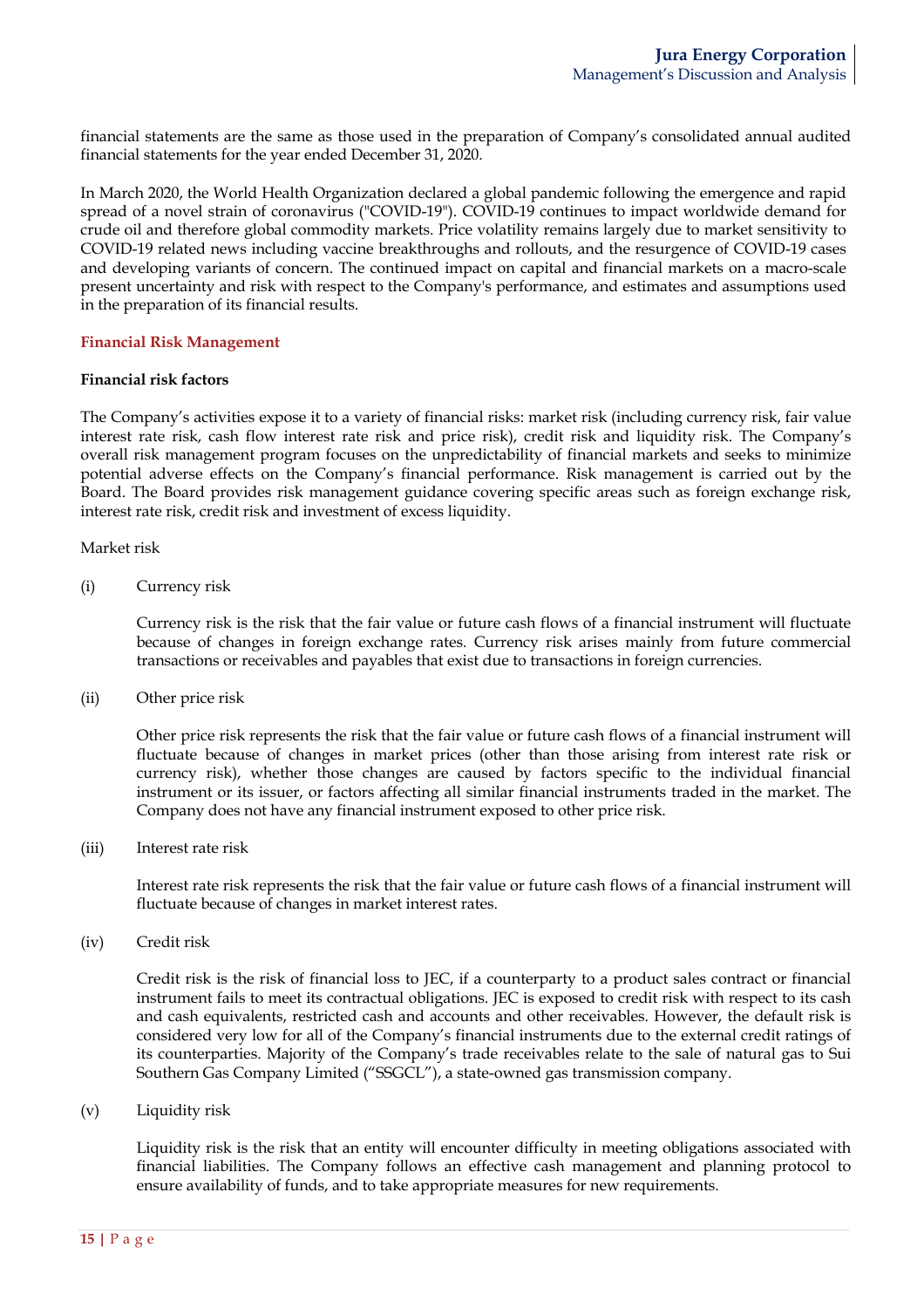This interim MD&A does not include all financial risk management information and disclosures required in the annual MD&A and should be read in conjunction with the Company's consolidated annual audited financial statements and annual MD&A for the years ended December 31, 2020 and 2019.

### **Fair value of financial assets and liabilities**

The fair value of financial assets and liabilities is determined using different levels defined as follows:

- Quoted prices (unadjusted) in active markets for identical assets or liabilities (Level 1).
- Inputs other than quoted prices included within level 1 that are observable for the asset or liability, either directly (that is, as prices) or indirectly (that is, derived from prices) (Level 2).
- Inputs for the asset or liability that are not based on observable market data (that is unobservable inputs) (Level 3).

The fair value of cash and cash equivalents, restricted cash, accounts and other receivables and accounts payable and accrued liabilities approximate their carrying amount due to the short-term nature of the instruments.

The fair value of borrowings and amounts due to related parties approximates their carrying value as the interest rates charged on these instruments is comparable to the prevailing interest rates.

### **Risk Factors**

The business of exploring for, developing and producing oil and gas reserves is inherently risky. The Company will face numerous and varied risks which may prevent it from achieving its goals. The Company's actual exploration and operating results may be very different from those expected as at the date of this MD&A. Also, see "Risk Factors" in the Company's Annual Information Form for the year ended December 31, 2020 for a further description of the risks and uncertainties associated with the Company's business and recovery of its oil and gas reserves and resources.

## *Volatility of Crude oil prices*

In Pakistan, the price for gas purchased by the GoP is based on a formula linked to the international prices for a basket of Arabian and Persian Gulf crude oil imported into Pakistan. Crude oil prices are affected by, among other things, global economic health and global economic growth, pipeline constraints, regional and international supply and demand imbalances, political developments, compliance or non-compliance with quotas agreed upon by OPEC members, decisions by OPEC not to impose quotas on its members, access to markets for crude oil, and weather.

Through the latter half of 2014 and into the latter half of 2016 and in the first half of 2020, world oil prices have declined significantly. A prolonged period of low and/or volatile prices could affect the value of Company's oil and gas properties and the level of spending on growth projects and could result in the curtailment of production from some properties and/or the impairment of that property's carrying value. Accordingly, low crude oil, could have a material adverse effect on Company's business, financial condition, reserves, and may also lead to further impairment of assets.

## *COVID-19 Global Pandemic*

The current outbreak of COVID-19, and any future emergence and spread of similar pathogens, could have an adverse impact on global economic conditions. Additionally, the Company's ability to continue its oil and gas exploration and production without disruption, as well as potential adverse impacts on the operations of the Company's suppliers, contractors and service providers, may impact the operation and results of the Company in the immediate term and in the event of prolonged disruptions associated with the outbreak.

The COVID-19 outbreak and corresponding responses from governmental authorities have resulted and may continue to result in, among other things: increased volatility in financial markets and foreign currency exchange rates; disruptions to global supply chains; adverse effects on the health and safety of the Company's workforce, or guidelines or restrictions to protect health and safety of such workforces, rendering employees unable to work or travel; temporary operational restrictions; and an overall slowdown in the global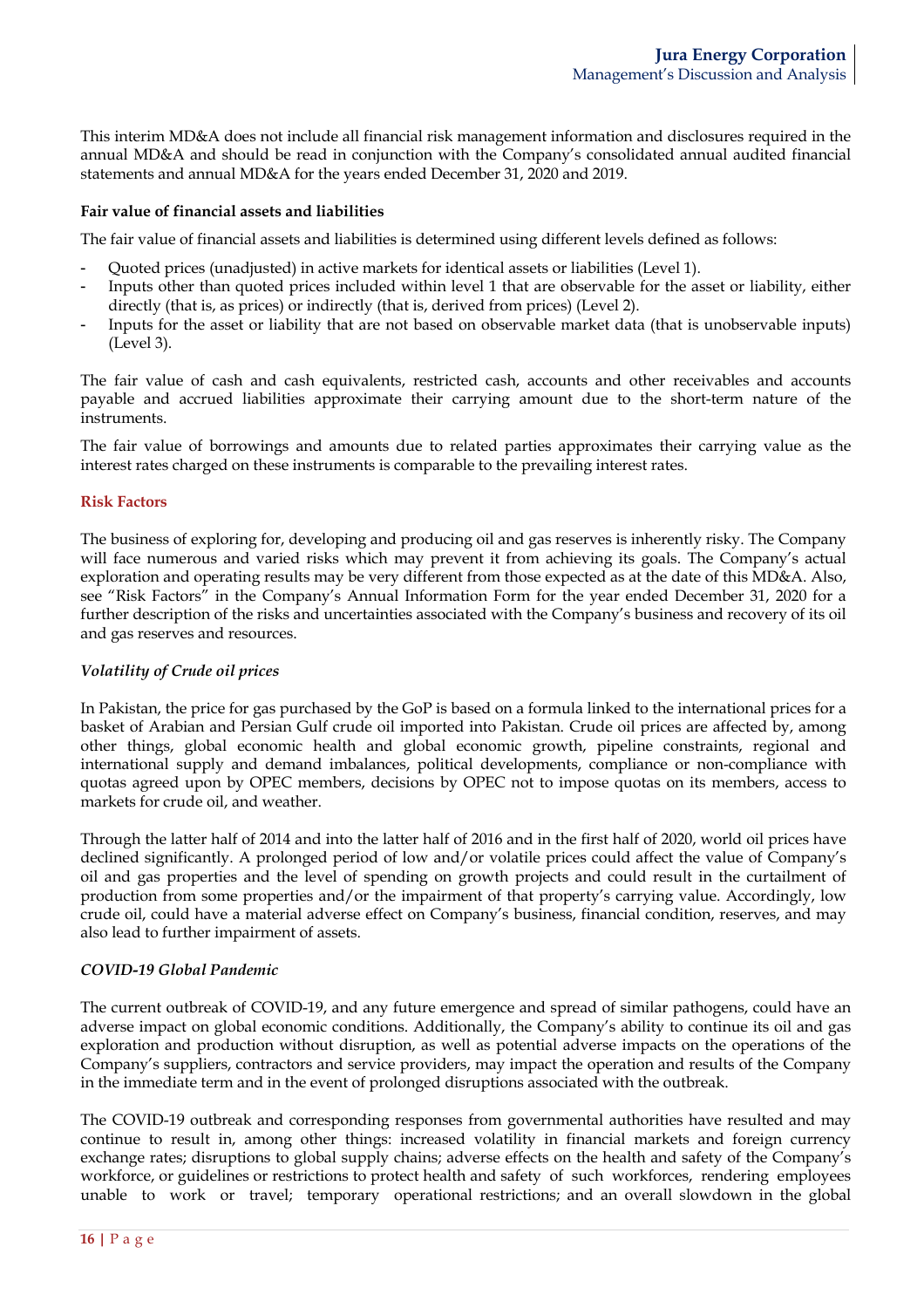economy. In particular, the COVID-19 pandemic has resulted in, and may continue to result in, a reduction in the demand for, and prices of, crude oil and natural gas. A prolonged period of decreased demand for, and prices of, these commodities could also result in the Company voluntarily curtailing or shutting in production, which could adversely impact the Company's business, financial condition and results of operations. The full extent of the risks surrounding the severity and timing of the COVID-19 pandemic is continually evolving and is not fully known at this time; therefore, there is significant risk and uncertainty which may have a material and adverse effect on Jura's operations. The risks disclosed elsewhere in this MD&A may be exacerbated as a result of the COVID-19 pandemic.

In accordance with the government guidelines and to limit the risk and transmission of COVID-19, the Company has implemented mandatory self-quarantine policies, travel restrictions, enhanced cleaning and sanitation measures, and social distancing measures, including directing the vast majority of its office staff and certain non-essential field staff to work from home. The Company believes that it can maintain safe operations with these pandemic-related procedures and protocols in place. Additionally, in order to prevent and/or minimize any COVID-19 outbreak at field sites, the operators have implemented additional measures as part of their pandemic response, including changes to crew size and shift durations, screening measures prior to allowing field access to employees and staff, and mandating the use of masks and other measures to ensure continued safe and reliable operations.

## *Obtaining financing*

The Company is in the growth phase of its oil and gas operations with limited revenues from three properties and the majority of its properties are in exploration and development stage. There can be no assurance of its ability to develop and operate its projects profitably. The Company has been historically dependent upon the financial support from its shareholders to provide the finance needed to fund its operations, but the Company cannot assure that the shareholders will continue to do so. The Company's ability to continue in business depends upon its continued ability to obtain significant financing from internal as well as external sources and the success of its exploration efforts and any production efforts resulting therefrom. Any reduction in its ability to raise finance in the future would force the Company to reallocate funds from other planned uses and could have a significant negative effect on its business plans and operations, including its ability to continue its current development and exploration activities.

## *Commercial Risk*

In order to assign recoverable resources of oil and gas, the Company must establish a development plan consisting of one or more projects. In-place quantities for which a feasible project cannot be defined using established technology or technology under development are classified as unrecoverable. In this context, "technology under development" refers to technology that has been developed and verified by testing as feasible for future commercial applications to the subject reservoir. In the early stage of exploration or development, as is the case for the Company, project definition will not be of the detail expected in the later stages of maturity. In most cases, recovery efficiency will be largely based on analogous projects.

Estimates of recoverable quantities are stated in terms of the sales products derived from a development program, assuming commercial development. It must be recognized that reserves, contingent resources and prospective resources involve different risks associated with achieving commerciality. The likelihood that a project will achieve commerciality is referred to as the "chance of commerciality." The chance of commerciality varies in different categories of recoverable resources as follows:

*Reserves***:** To be classified as reserves, estimated recoverable quantities must be associated with a project(s) that has demonstrated commercial viability. Under the fiscal conditions applied in the estimation of reserves, the chance of commerciality is effectively 100%.

*Contingent Resources***:** Not all technically feasible development plans will be commercial. The commercial viability of a development project is dependent on the forecast of fiscal conditions over the life of the project. For contingent resources, the risk component relating to the likelihood that an accumulation will be commercially developed is referred to as the "chance of development." For contingent resources, the chance of commerciality is equal to the chance of development.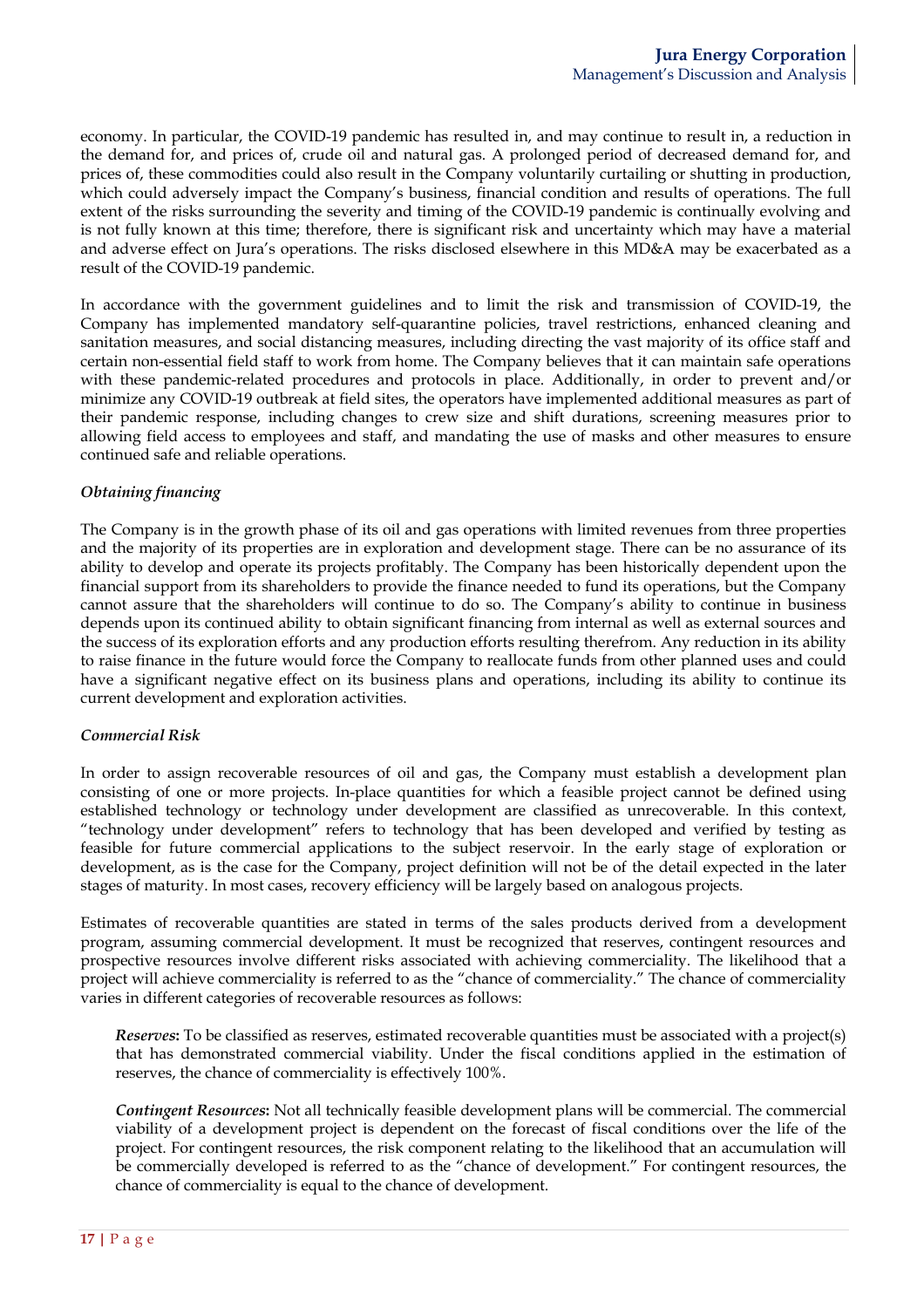*Prospective Resources***:** Not all exploration projects will result in discoveries. The chance that an exploration project will result in the discovery of petroleum is referred to as the "chance of discovery." Thus, for an undiscovered accumulation, the chance of commerciality is the product of two risk components -- the chance of discovery and the chance of development.

### *Exploration Risk*

Oil and gas exploration involves a high degree of risk. These risks are more acute in the early stages of exploration. The Company's exploration expenditures may not result in new discoveries of oil or gas in commercially viable quantities. It is difficult to project the costs of implementing an exploratory drilling program due to the inherent uncertainties of drilling in unknown formations, the costs associated with encountering various drilling conditions, such as over pressured zones and tools lost in the hole, and changes in drilling plans and locations as a result of prior exploratory wells or additional seismic data and interpretations thereof. If exploration costs exceed estimates, or if exploration efforts do not produce results that meet expectations, exploration efforts may not be commercially successful, which could adversely impact the ability to generate revenues from operations.

### *Operational Risk*

If the Company's operations are disrupted and/or the economic integrity of its projects is threatened for unexpected reasons, business may experience a setback. These unexpected events may be due to technical difficulties, operational difficulties including floods which impact the production, transport or sale of products, geographic and weather conditions, the extent of the outbreak of COVID-19 in Pakistan and related responses by governmental authorities, business reasons or otherwise. Because the Company is in its early stages of development, it is particularly vulnerable to these events. Prolonged problems may threaten the commercial viability of operations.

### *Development Risk*

To the extent that the Company succeeds in discovering oil and/or gas, reserves may not be capable of production levels projected or in sufficient quantities to be commercially viable. On a long-term basis, the Company's viability depends on the ability to find or acquire, develop and commercially produce additional oil and gas reserves. Without the addition of reserves through exploration, acquisition or development activities, reserves and production will decline over time as reserves are produced. Future reserves will depend not only on the ability to develop then-existing properties, but also on the ability to identify and acquire additional suitable producing properties or prospects, to find markets for the oil and natural gas developed and to effectively distribute production into markets. Future oil and gas exploration may involve unprofitable efforts, not only from dry wells, but from wells that are productive but do not produce sufficient net revenues to return a profit after drilling, operating and other costs. Completion of a well does not assure a profit on the investment or recovery of drilling, completion and operating costs. In addition, drilling hazards or environmental damage could greatly increase the cost of operations, and various field operating conditions may adversely affect the production from successful wells. These conditions include delays in obtaining governmental approvals or consents, shut-downs of connected wells resulting from extreme weather conditions, problems in storage and distribution and adverse geological and mechanical conditions. While the Company will endeavor to effectively manage these conditions, it may not be able to do so optimally, and will not be able to eliminate them completely in any case. Therefore, these conditions could diminish revenue and cash flow levels and result in the impairment of oil and gas interests.

# *Drilling Risks*

There are risks associated with the drilling of oil and gas wells, including encountering unexpected formations or pressures, premature declines of reservoirs, blow-outs, craterings, sour gas releases, fires, spills or natural disasters. The occurrence of any of these and other events could significantly reduce revenues or cause substantial losses, impairing future operating results. The Company may become subject to liability for pollution, blow-outs or other hazards. The Company obtains insurance with respect to these hazards, but such insurance has limitations on liability that may not be sufficient to cover the full extent of such liabilities. The payment of such liabilities could reduce the funds available to the Company or could, in an extreme case, result in a total loss of properties and assets. Moreover, the Company may not be able to maintain adequate insurance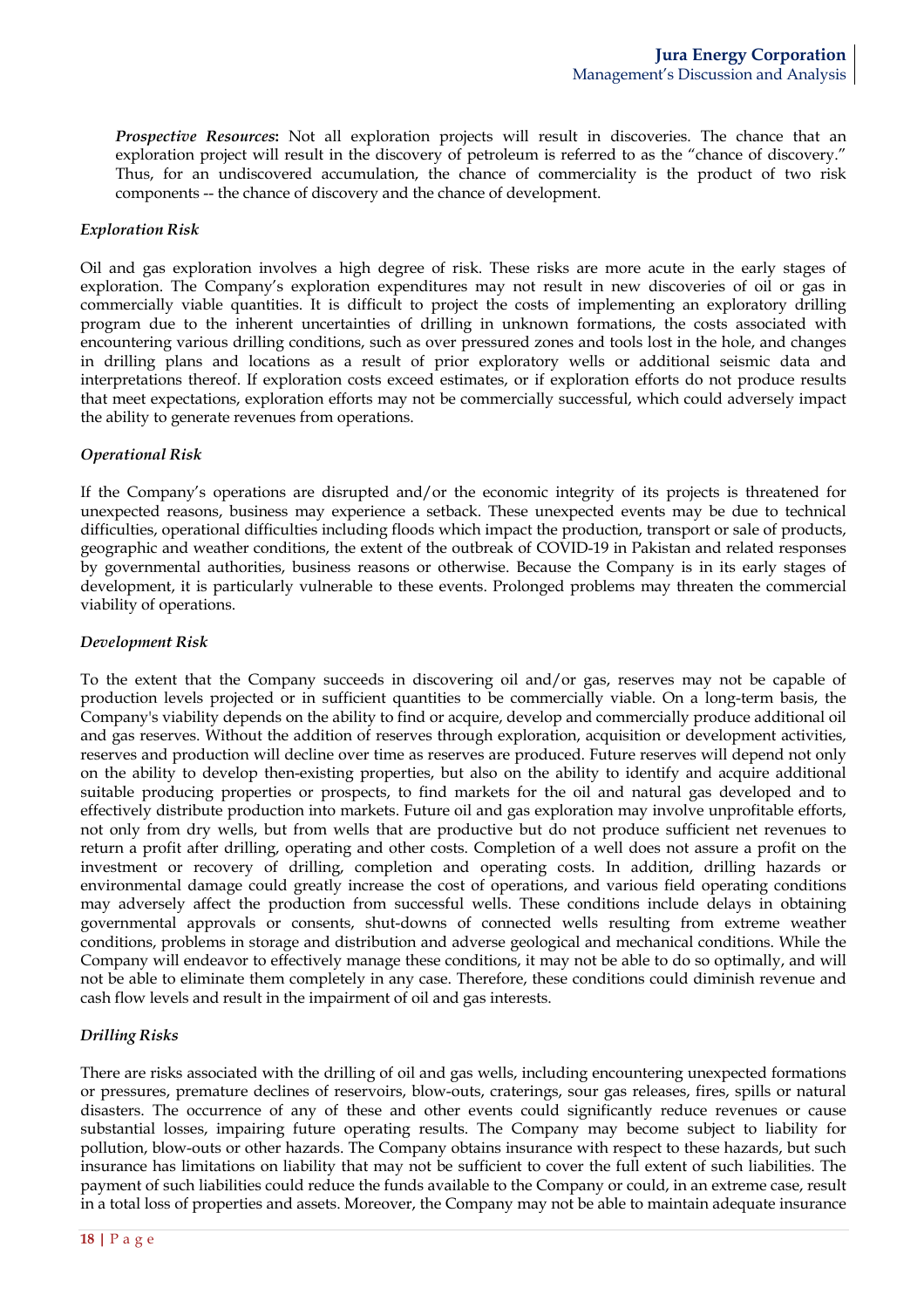in the future at rates that are considered reasonable. Oil and gas production operations are also subject to all the risks typically associated with such operations, including the premature decline of reservoirs and the invasion of water into producing formations.

### *Environmental Risks*

All phases of the oil and gas business present environmental risks and hazards and are subject to environmental regulation pursuant to a variety of international conventions and federal, provincial and municipal laws and regulations. Environmental legislation provides for, among other things, restrictions and prohibitions on spills, releases or emissions of various substances produced in association with oil and gas operations. The legislation also requires that wells and facility sites be operated, maintained abandoned and reclaimed to the satisfaction of applicable regulatory authorities. Compliance with such legislation can require significant expenditures and a breach may result in the imposition of fines and penalties, some of which may be material. Environmental legislation is evolving in a manner that may result in stricter standards and enforcement, larger fines and liability and potentially increased capital expenditures and operating costs. The discharge of oil, natural gas or other pollutants into the air, soil or water may give rise to liabilities to foreign governments and third parties and may require the Company to incur costs to remedy such discharge. The application of environmental laws to the Company's business may cause it to curtail production or increase the costs of production, development or exploration activities.

### *Operations*

Operations are subject to all of the risks frequently encountered in the development of any business, including control of expenses, the business disruption due to COVID-19 pandemic and other difficulties, complications and delays, as well as those risks that are specific to the oil and gas industry.

### *Reserve Estimates*

The Company makes estimates of oil and gas reserves, upon which it bases financial projections. The Company makes these reserve estimates using various assumptions, including assumptions as to oil and gas prices, drilling and operating expenses, capital expenditures, taxes and availability of funds. Some of these assumptions are inherently subjective, and the accuracy of reserve estimates relies in part on the ability of the management team, engineers and other advisers to make accurate assumptions. Economic factors beyond the Company's control, such as interest rates and exchange rates, will also impact the value of reserves. The process of estimating oil and gas reserves is complex and requires the Company to make significant decisions and assumptions in the evaluation of available geological, geophysical, engineering and economic data for each property. As a result, reserve estimates will be inherently imprecise. Actual future production, oil and natural gas prices, revenues, taxes, development expenditures, operating expenses and quantities of recoverable oil and gas reserves may vary substantially from those estimated. If actual production results vary substantially from reserve estimates, this could materially reduce revenues and result in the impairment of oil and gas interests.

## *Facilities*

Oil and gas exploration and development activities are dependent on the availability of drilling and related equipment, transportation, power and technical support in the particular areas where these activities will be conducted, and access to these facilities may be limited. To the extent that operations are conducted in remote areas, needed facilities may not be proximate to operations, which will increase expenses. Demand for such limited equipment and other facilities or access restrictions may affect the availability of such equipment to the Company and may delay exploration and development activities. The quality and reliability of necessary facilities may also be unpredictable and the Company may be required to make efforts to standardize facilities, which may entail unanticipated costs and delays. Shortages and/or the unavailability of necessary equipment or other facilities will impair activities, either by delaying activities, increasing costs or otherwise.

## *Operating Expenses*

Exploration, development, production, marketing (including distribution costs) and regulatory compliance costs (including taxes) substantially impact the net revenues derived from oil and gas produced. These costs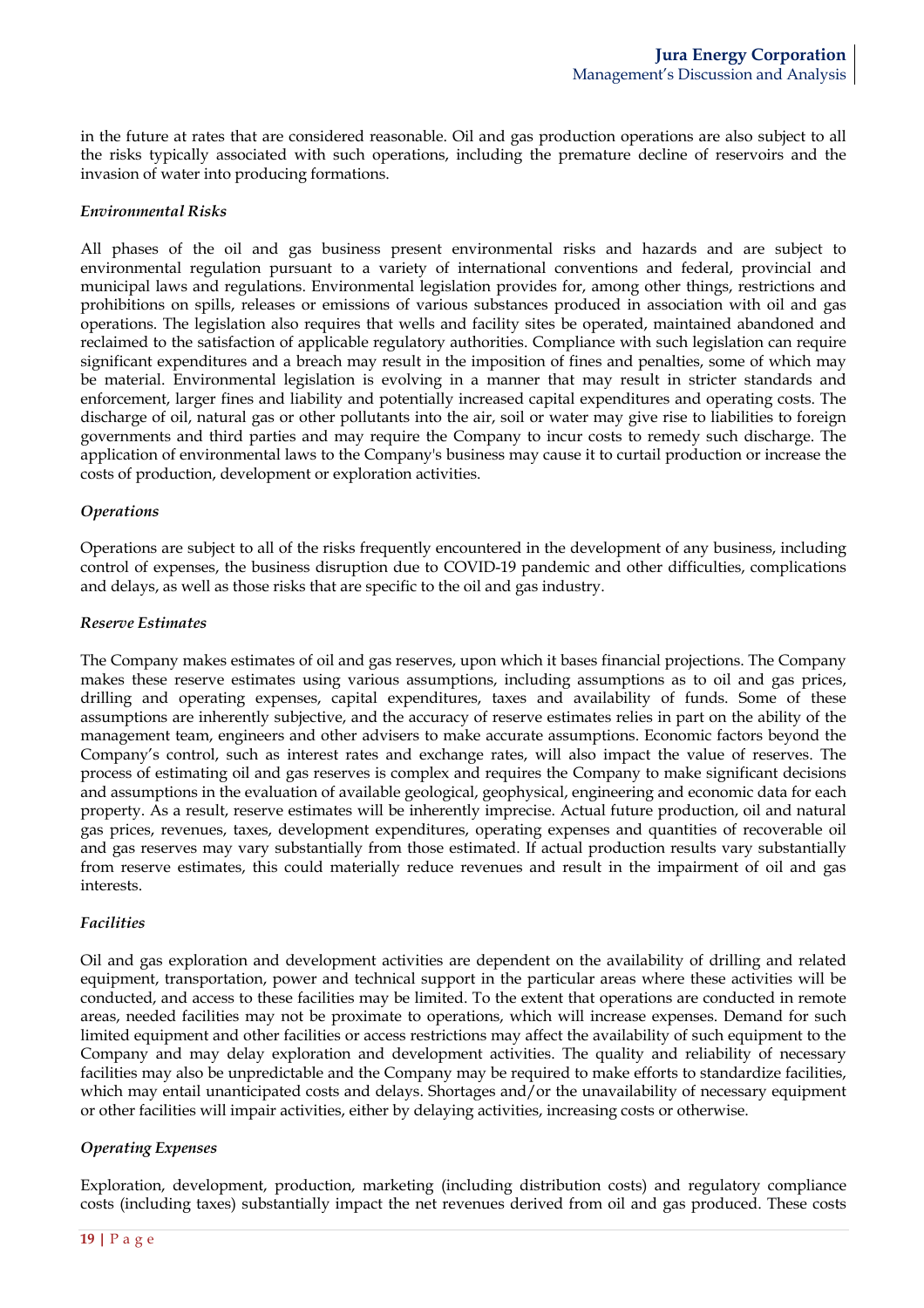are subject to fluctuations and variation in different locales in which the Company will operate, and the Company may not be able to predict or control these costs. If these costs exceed expectations, this may adversely affect results of operations. In addition, the Company may not be able to earn net revenue at predicted levels, which may impact the ability to satisfy any obligations.

### *Fluctuations in Operating Results can cause Share Price Decline*

The Company's operating results will likely vary in the future primarily from fluctuations in revenues and operating expenses, including the ability to produce the oil and gas reserves that are developed, expenses that are incurred, the prices of oil and gas in the commodities markets and other factors. If the results of operations do not meet the expectations of current or potential investors, the price of the Company's shares may decline.

### *Decommissioning Costs*

The Company may become responsible for costs associated with abandoning and reclaiming wells, facilities and pipelines which are used for the production of oil and gas reserves. Abandonment and reclamation of these facilities and the costs associated therewith are often referred to as "decommissioning." If decommissioning is required before economic depletion of the properties or if estimates of the costs of decommissioning exceed the value of the reserves remaining at any particular time to cover such decommissioning costs, the Company may have to draw on funds from other sources to satisfy such costs. The use of other funds to satisfy such decommissioning costs could impair the ability to focus capital investment in other areas of the business.

# *Foreign Operations*

The oil and gas industry in Pakistan is not as efficient or developed as the oil and gas industry in Canada. As a result, exploration and development activities may take longer to complete and may be more expensive than similar operations in Canada. The availability of technical expertise, specific equipment and supplies may be more limited and such factors may subject international operations to economic and operating risks that may not be experienced in Canadian operations.

## *Risk to Information Technologies Systems and Cyber Security*

The Company may be negatively affected by cybersecurity incidents or other IT systems disruption. The Company relies heavily on its information technology systems including, without limitation, its networks, equipment, hardware, software, telecommunications, and other information technology (collectively "IT systems"), and the IT systems of its vendors and third-party service providers, to operate its business as a whole. Although the Company has not experienced any material losses to date relating to cybersecurity, or other IT systems disruptions, there can be no assurance that the Company will not incur such losses in the future. Despite the Company's efforts to mitigate IT systems security risks, the risk and exposure to these threats cannot be fully mitigated because of, among other things, the evolving nature of cybersecurity threats. As a result, cybersecurity and the continued development and enhancement of controls, processes and practices designed to protect IT systems from cybersecurity threats remain a priority. As these threats continue to evolve, the Company may be required to spend additional resources to continue to modify or enhance protective measures or to investigate and remediate any cybersecurity vulnerabilities. Any cybersecurity incidents or other IT systems disruption could result in operational delays, destruction or corruption of data, security breaches, financial losses from remedial actions, the theft or other compromising of confidential or otherwise protected information, fines and lawsuits, or damage to the Company's reputation. Any such occurrence could have an adverse impact on the Company's financial condition and operations.

## *Local Legal, Political and Economic Factors*

Currently, the Company is undertaking its oil and gas activities exclusively in Pakistan. Exploration and production operations in foreign countries are subject to legal, political and economic uncertainties, including interference with private contract rights (such as privatization), extreme fluctuations in currency exchange rates, high rates of inflation, exchange controls, changes in tax rates and other laws or policies affecting environmental issues (including land use and water use), workplace safety, foreign investment, foreign trade, investment or taxation, as well as restrictions imposed on the oil and gas industry, such as restrictions on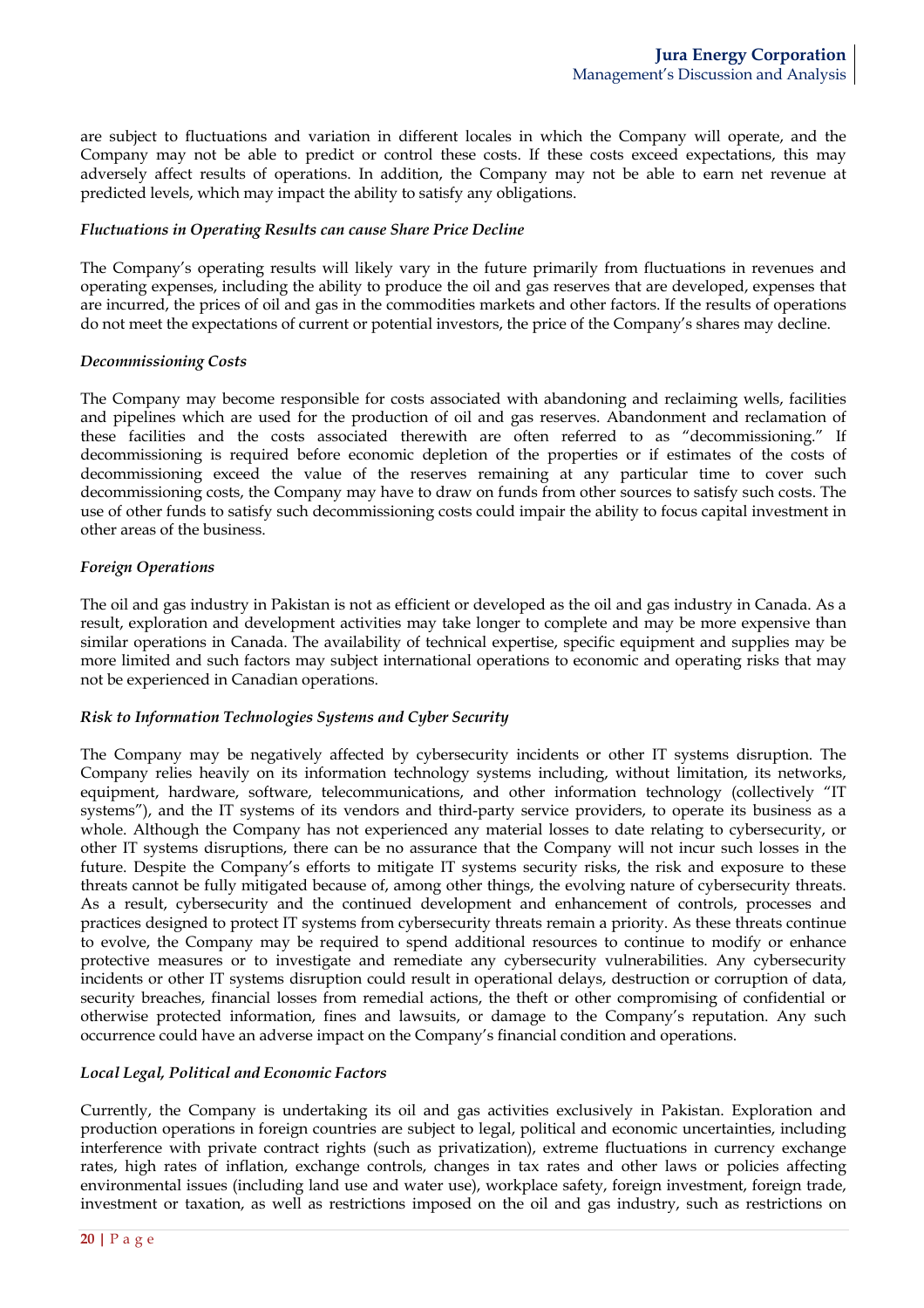production, price controls and export controls. Political and economic instability could result in new governments or the adoption of new policies, laws or regulations that might assume a substantially more hostile attitude toward foreign investment, including imposing additional taxes. In an extreme case, such a change could result in termination of contract rights and expropriation of foreign-owned assets. Any changes in oil and gas or investment regulations and policies or a shift in political attitudes in Pakistan will be beyond the Company's control and may significantly hamper the ability to expand operations or operate the business at a profit.

## *Enforcement of Civil Liabilities*

Certain of the directors of the Company reside outside of Canada and, similarly, a majority of the assets of the Company are located outside of Canada. It may not be possible for investors to effect service of process within Canada upon directors not residing in Canada. It may also not be possible to enforce against the Company and certain of its directors' judgements obtained in Canadian courts predicated upon the civil liability provisions of applicable securities laws in Canada.

## *Penalties*

The Company's exploration, development, production and marketing operations are regulated under foreign federal, state and local laws and regulations. Under these laws and regulations, the Company could be held liable for personal injuries, property damage, site clean-up and restoration obligations or costs and other damages and liabilities. The Company may also be required to take corrective actions, such as installing additional safety or environmental equipment, which could require significant capital expenditures. Failure to comply with these laws and regulations may also result in the suspension or termination of operations and subject the Company to administrative, civil and criminal penalties, including the assessment of natural resource damages. The Company could be required to indemnify employees in connection with any expenses or liabilities that they may incur individually in connection with regulatory action against them. As a result of these laws and regulations, future business prospects could deteriorate and profitability could be impaired by costs of compliance, remedy or indemnification of employees, thus reducing profitability.

## *Competition for Exploration and Development Rights*

The oil and gas industry is highly competitive. This competition is increasingly intense as prices of oil and gas on the commodities markets have reduced significantly in recent years. Additionally, other companies engaged in the same line of business may compete with the Company from time to time in obtaining capital from investors. Competitors include larger, more established companies, which may have access to greater resources than the Company, may be more successful in the recruitment and retention of qualified employees and may conduct their own refining and petroleum marketing operations, which may give them a competitive advantage. In addition, actual or potential competitors may be strengthened through the acquisition of additional assets and interests.

# *Technology*

The Company relies on technology, including geographic and seismic analysis techniques and economic models, to develop reserve estimates and to guide exploration and development and production activities. The Company will be required to continually enhance and update its technology to maintain its efficacy and to avoid obsolescence. The costs of doing so may be substantial and may be higher than the costs that are anticipated for technology maintenance and development. If the Company is unable to maintain the efficacy of the technology, the ability to manage the business and to compete may be impaired. Further, even if technical effectiveness is maintained, the technology may not be the most efficient means of reaching objectives, in which case higher operating costs may be incurred than if the technology was more efficient.

## *Foreign Currency Exchange Rate Fluctuation*

The Company may sell oil and gas production under agreements that may be denominated in United States dollars or other foreign currencies. Many of the operational and other expenses incurred will be paid in the local currency of the country containing the operations. As a result, the Company will be exposed to currency exchange rate fluctuation and translation risk when local currency (Pakistan Rupee or Canadian Dollar)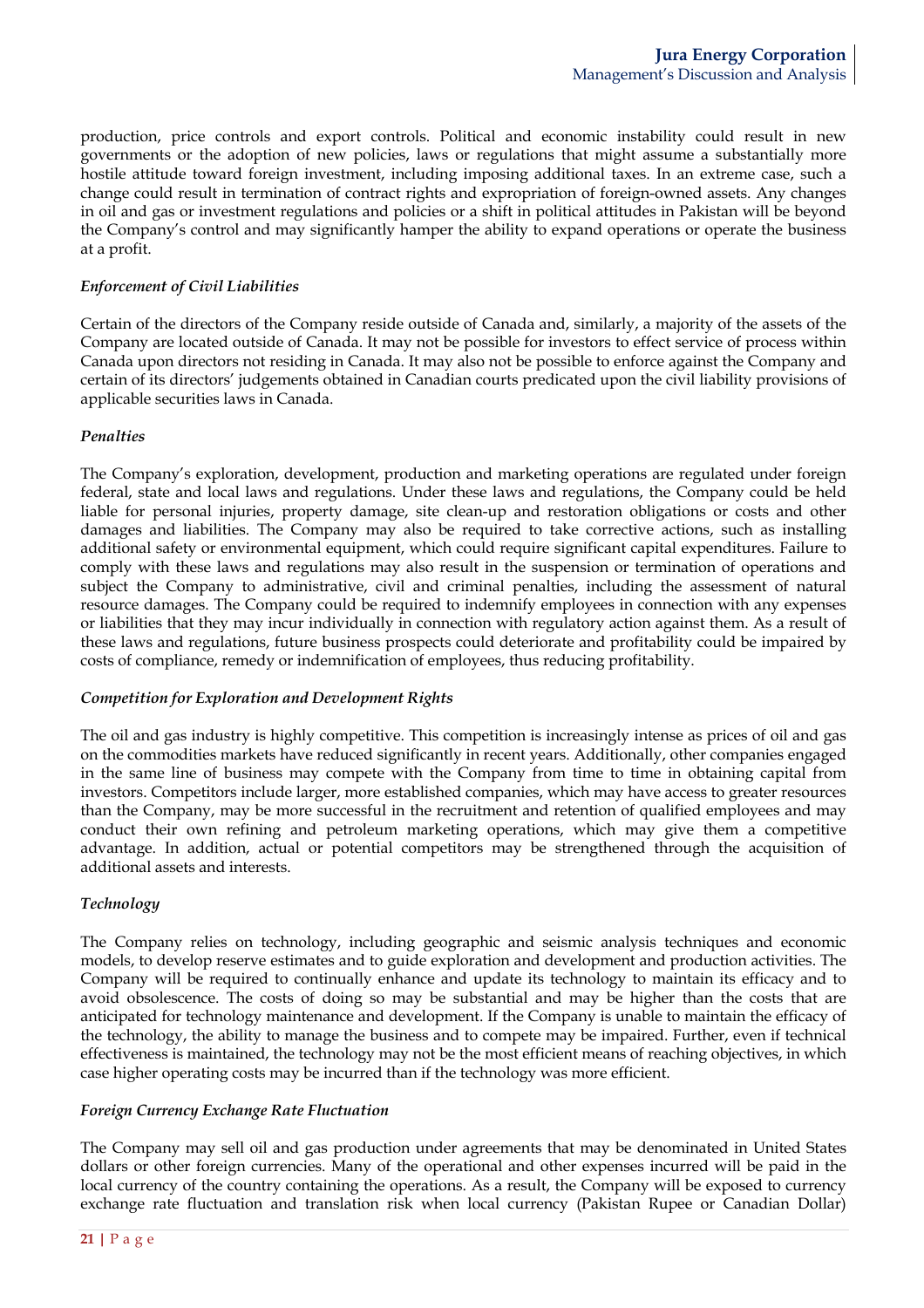financial transactions are translated to United States dollars. This may have a significant effect on profitability between periods.

### *Exchange Controls*

Foreign operations may require funding if their cash requirements exceed operating cash flow. To the extent that funding is required, there may be exchange controls limiting such funding or adverse tax consequences associated with such funding. In addition, taxes and exchange controls may affect the dividends received from foreign subsidiaries. Exchange controls may prevent transferring funds abroad.

#### *Insurance*

Involvement in the exploration for and development of oil and gas properties may result in the Company becoming subject to liability for pollution, blow-outs, property damage, personal injury or other hazards. Any insurance that the Company may obtain may have limitations on liability that may not be sufficient to cover the full extent of such liabilities. In addition, such risks may not, in all circumstances, be insurable or, in certain circumstances, the Company may choose not to obtain insurance to protect against specific risks due to the high premiums associated with such insurance or for other reasons. The payment of such uninsured liabilities would reduce funds available. If the Company suffers a significant event or occurrence that is not fully insured, or if the insurer of such event is not solvent, the Company could be required to divert funds from capital investment or other uses towards covering the liability for such events.

### *Attracting and Retaining Talented Personnel*

The Company's success depends in large measure on the abilities, expertise, judgement, discretion, integrity and good faith of management and other personnel in conducting the business of the Company. The Company has a small management team and the loss of any of these individuals or the inability to attract suitably qualified staff could materially adversely impact the business. The Company may also experience difficulties in certain jurisdictions in efforts to obtain suitably qualified staff and in retaining staff who are willing to work in that jurisdiction. The Company's success will depend on the ability of management and employees to interpret market and geological data successfully and to interpret and respond to economic, market and other business conditions in order to locate and adopt appropriate investment opportunities, monitor such investments and ultimately, if required, successfully divest such investments. Further, key personnel may not continue their association or employment with the Company, which may not be able to find replacement personnel with comparable skills. The Company has sought to and will continue to ensure that management and any key employees are appropriately compensated; however, their services cannot be guaranteed. If the Company is unable to attract and retain key personnel, business may be adversely affected.

## *Growth Management*

The Company's strategy envisions expanding the business. If the Company fails to effectively manage growth, financial results could be adversely affected. Growth may place a strain on management systems and resources. The Company will need to continue to refine and expand business development capabilities, systems and processes and access to financing sources. As the Company grows, it will need to continue to hire, train, supervise and manage new employees. The Company may not be able to:

- (i) Expand systems effectively or efficiently or in a timely manner;
- (ii) Allocate human resources optimally;
- (iii) Identify and hire qualified employees or retain valued employees; or
- (iv) Incorporate effectively the components of any business that may be acquired in the effort to achieve growth.

If the Company is unable to manage growth and operations, the financial results could be adversely affected by inefficiency, which could diminish profitability.